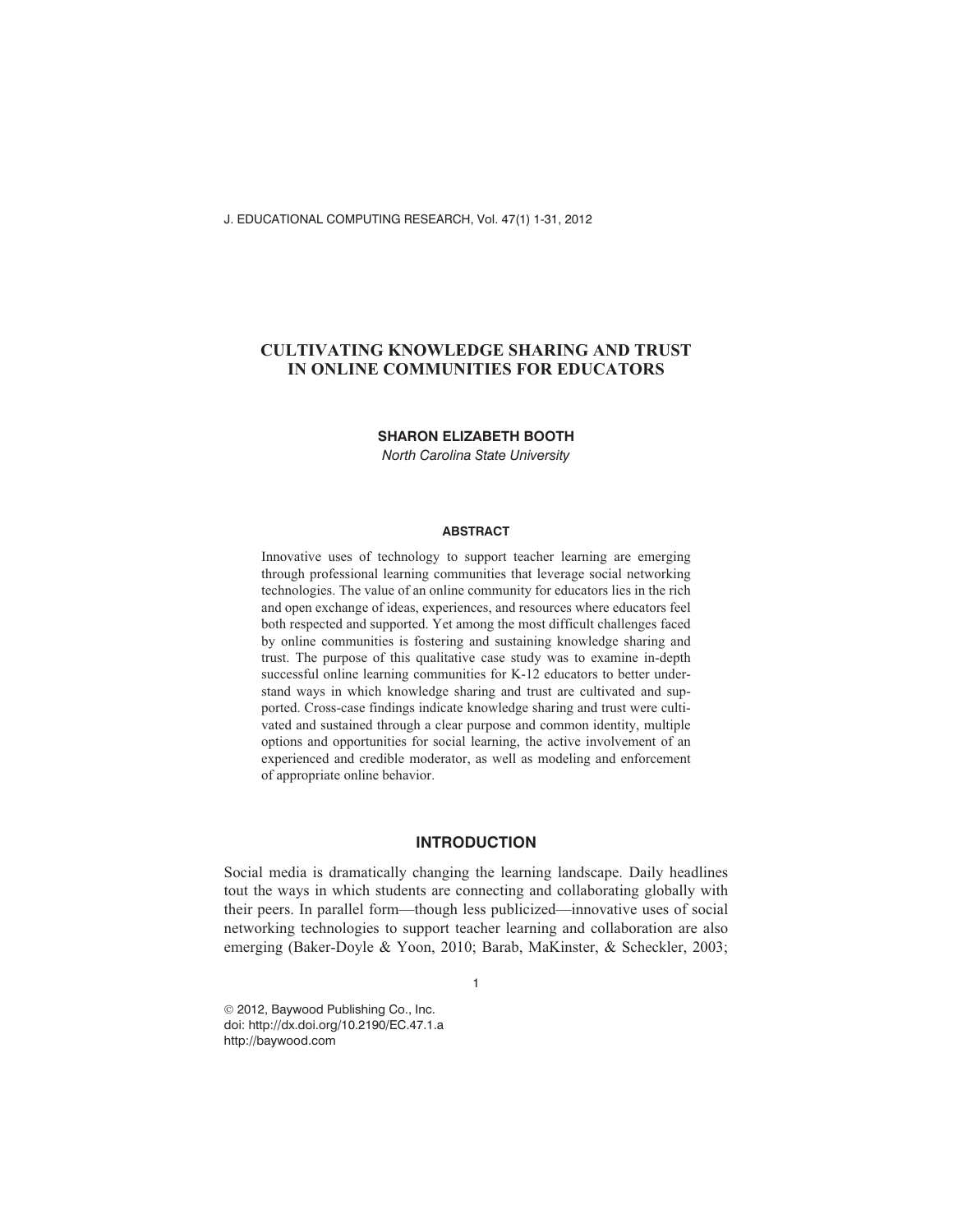Borko, Whitcomb, & Liston, 2009; Duncan-Howell, 2010; Farooq, Schank, Harris, Fusco, & Schlager, 2007; Wenger, White, & Smith, 2009). Social networking technologies offer new opportunities for educators around the world to create and engage in online communities of practice that, like face-to-face communities of practice, can increase communication, collaboration, and support among teachers (Babinski, Jones, & DeWert, 2001; Chen, Chen, & Tsai, 2009; Hur & Brush, 2009; Vavasseur & MacGregor, 2008). Additionally, these technologies enable teachers to gain equitable access to resources that may not be available due to either location or fiscal constraints (Dede, Ketelhut, Whitehouse, Breit, & McCloskey, 2009; Loucks-Horsley, Stiles, Mundry, Love, & Hewson, 2010; Schlager, Farooq, Fusco, Schank, & Dwyer, 2009). Participation in online communities can reduce feelings of disconnectedness or isolation (Duncan-Howell, 2010; Gray, 2004), facilitate informal knowledge sharing across time and space (Duncan-Howell, 2010; Hew & Hara, 2007; Vavasseur & MacGregor, 2008; Young & Tseng, 2008), and support new knowledge creation (Wang, Yang, & Chou, 2008). The increasing importance of online communities of practice is evident in the U.S. Department of Education's National Education Technology Plan (2010), which calls for the use of social networking technologies "to create communities of practice that provide career-long personal learning opportunities for educators within and across schools, preservice preparation and in-service education institutions, and professional organizations" (p. xviii). The purpose of these communities is to ensure that professional educators have access to the content, resources, data, information, peers, and expertise they need to be highly effective.

While the promise of online communities of practice is great, the realization of success cannot be achieved by simply building an online platform, inviting educators to join, and hoping that they will spontaneously interact in productive ways. An online community can have the right user interface, tools, and ethos, but if community members are not engaged, the community will not flourish (Bishop, 2007). The reasons why some online communities succeed while others fail are complex and varied (Fang & Chiu, 2010; Farooq et al., 2007; Ke & Hoadley, 2009; Schlager, Fusco, & Schank, 2002). Scholars call for further research that will provide reliable evidence about how, when, and why online education communities do or do not support teachers' development of new knowledge and practices (Preece, Nonnecke, & Andrews, 2004; Schlager et al., 2009).

Among the most difficult challenges faced by online communities is fostering and sustaining knowledge sharing (Barab, Kling, & Gray, 2004; Chiu, Hsu, & Wang, 2006; Fang & Chiu, 2010; Hsu, Ju, Yen, & Chang, 2007; Lin, Hung, & Chen, 2009; Prestridge, 2010). Without this ongoing exchange, online communities fail to thrive (Ardichvili, 2008; Chiu et al., 2006; Fang & Chiu, 2010). A key facilitating factor for knowledge sharing in online communities is trust (e.g., Ardichvili, 2008; Chiu et al., 2006; Hsu et al., 2007; Usoro, Sharratt,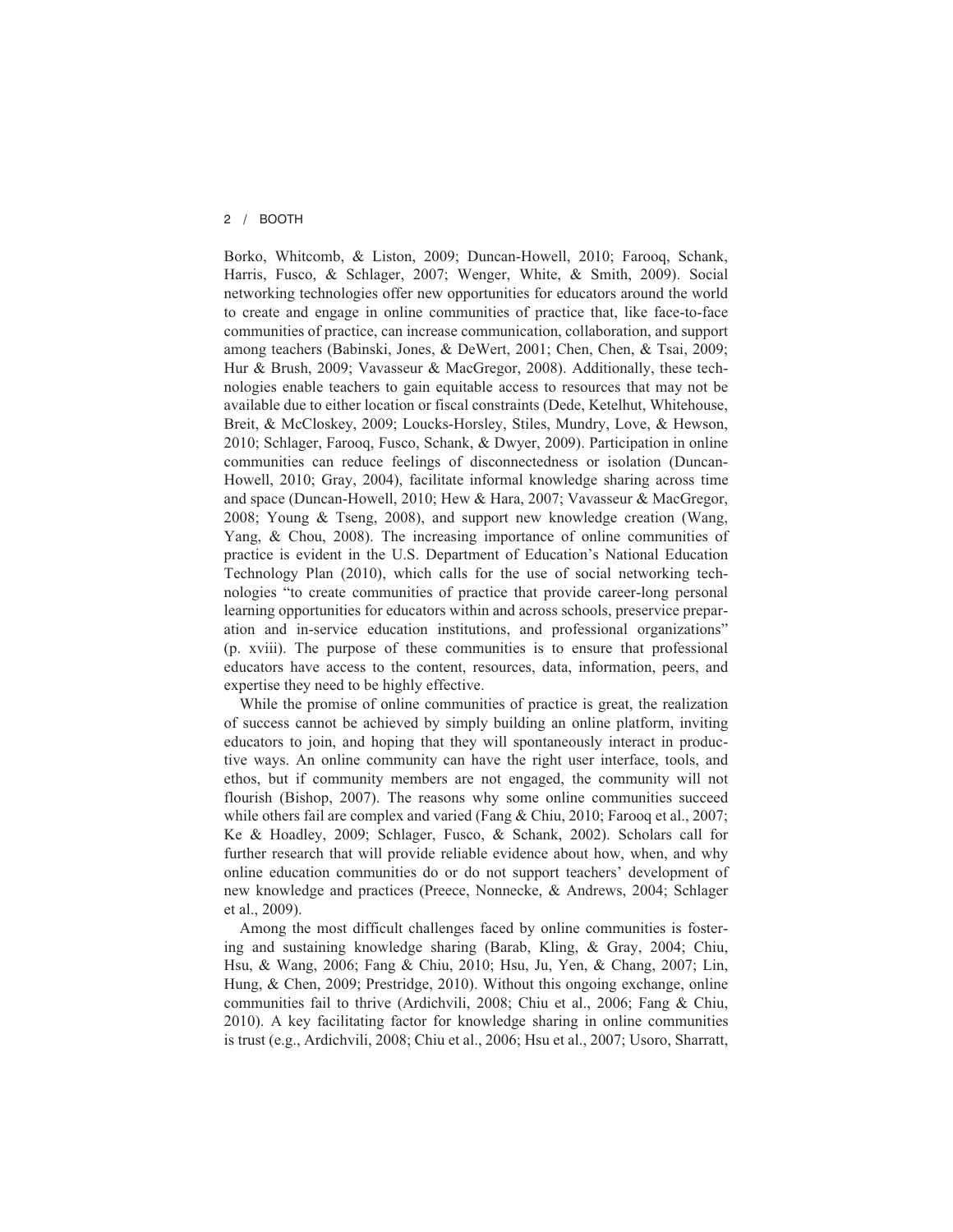Tsui, & Shekhar, 2007; Young & Tseng, 2008). Functioning as a mechanism to keep the participants in a community integrated and cohesive (Hoy & Tschannen-Moran, 1999), trust builds and maintains exchange relationships which can lead to quality knowledge sharing (Bryk & Schneider, 2002; Levin & Cross, 2004; Usoro et al., 2007). As growing trust creates fertile ground for knowledge sharing, increased knowledge sharing reciprocally deepens trust (Chiu et al., 2006; Fang & Chiu, 2010; Usoro et al., 2007). Following a study on motivation and barriers to participation in online knowledge-sharing communities, Ardichvili et al. (2003) recommended that researchers must better understand the mechanisms of trust among community members in order to understand how to overcome the barriers to online knowledge sharing.

## **PURPOSE OF STUDY**

The purpose of this study was to examine successful online learning communities for K-12 educators in order to better understand the common practices that support and encourage knowledge sharing. Based on the premise that trust and knowledge sharing are mutually reinforcing processes, the study further sought to understand how the practices that support knowledge sharing reciprocally build and strengthen trust. The following research questions framed the study:

- 1. How is knowledge sharing cultivated in online learning communities for K-12 educators?
- 2. How is knowledge sharing sustained in online learning communities for K-12 educators?
- 3. How is trust cultivated in online learning communities for K-12 educators?
- 4. How is trust sustained in online learning communities for K-12 educators?

Harnessing the power of networking technologies for teacher learning and support holds great promise. Though considerable scholarly research has been conducted on face-to-face learning communities (e.g., Hipp, Huffman, Pankake, & Olivier, 2008; Louis & Marks, 1998; Tillema & Van der Westhuizen, 2006; Vescio, Ross, & Adams, 2008), research on online communities is only beginning to emerge. It is important that knowledge of online communities be rooted in careful exploration and study of information-rich cases. Simply quantifying participation in online communities (e.g., number of posts, number of members) tells little about the nature of interactions among members (Lin, Lin, & Huang, 2008; Schlager et al., 2009) or the practices that encourage members' interactions.

# **Theoretical Framework**

The study was guided by Wenger's (1998) social theory of learning and the theoretical construct of communities of practice (Lave & Wenger, 1991; Wenger,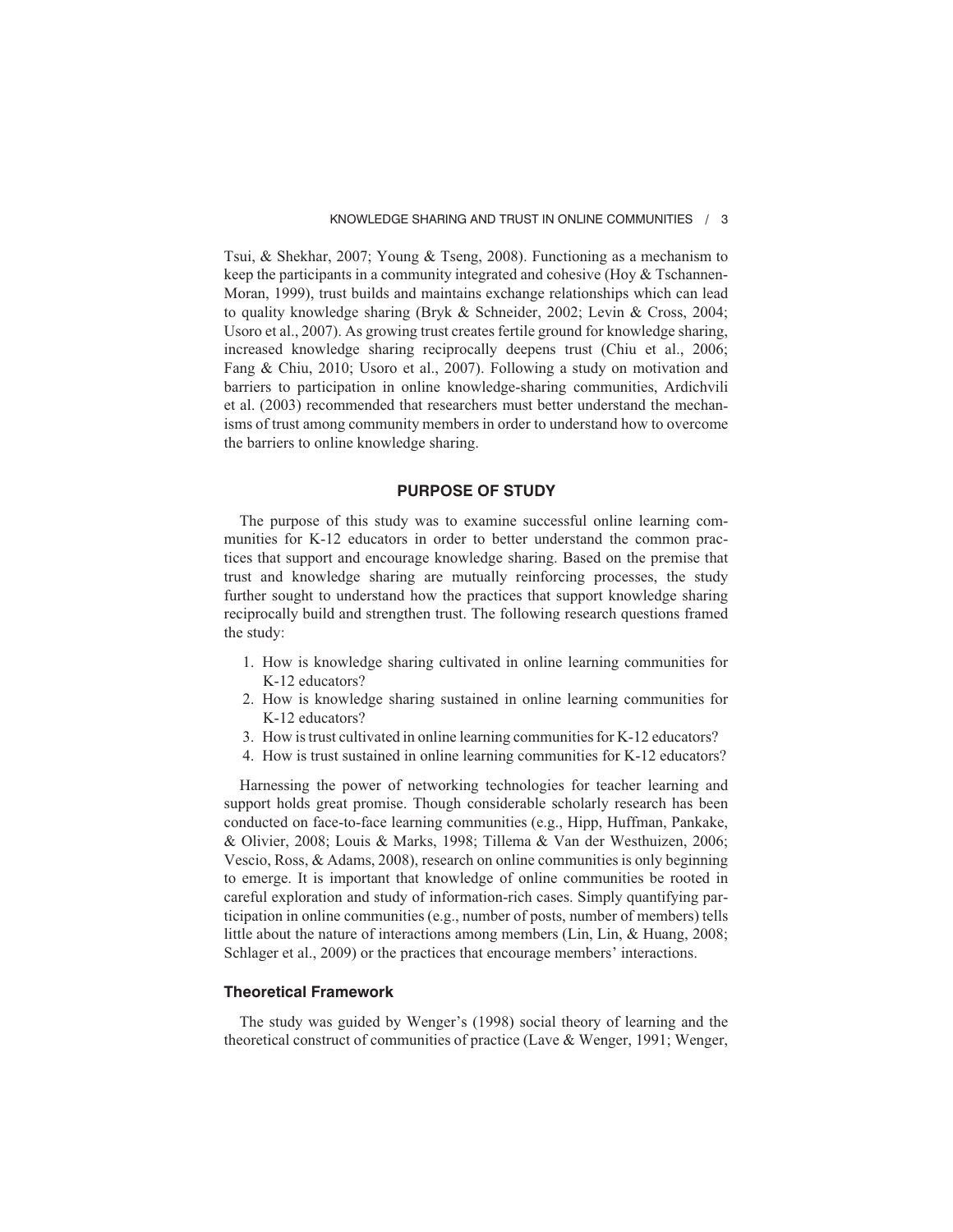1998). Consistent with Vygotsky's (1978) theory of sociocultural cognitive development, Wenger's theory of learning emphasizes construction of knowledge through interpersonal interactions. Wenger's theory is based on four assumptions:

- 1. we are social beings;
- 2. knowledge is a matter of competence with respect to valued enterprises;
- 3. knowing is a matter of participating in the pursuit of such enterprises; and
- 4. meaning—our ability to experience the world and our engagement with it as meaningful—is ultimately what learning produces (Wenger, 1998, p. 4).

Within this framework, communities of practice (CoPs) are "groups of people who share a concern, a set of problems, or a passion about a topic, and who deepen their knowledge and expertise in this area by interacting on an ongoing basis" (Wenger, McDermott, & Snyder, 2002, p. 4). Online communities create a new type of social space in which members can learn together across boundaries of time and place. Examining knowledge sharing and trust in online communities through the lens of social learning theory helps to sharpen the focus on the interwoven and unique complexities of learning within an online social space.

### **Online Learning Communities**

Online learning communities are not merely websites or database of resources, they are groups of people who come together in an online space to learn, interact, and build relationships, and through this process develop a sense of belonging and mutual commitment (Wenger et al., 2002). Barab et al. (2003) further define a online community as "a persistent, sustained social network of individuals who share and develop an overlapping knowledge base, set of beliefs, values, history, and experiences focused on a common practice and/or mutual enterprise" (p. 238). The success of an online community is typically defined in terms of its effectiveness and health (Bourhis & Dubé, 2010). Effectiveness is the extent to which a community has met its objectives, provided benefits to members, and, in some cases, provided value to the sponsoring organization.

## **Knowledge Sharing**

Every practice is in some sense a form of knowledge, and "knowing" is defined only in the context of a specific practice (Wenger, 1998). A practitioner's knowledge is an accumulation of experience—"a kind of 'residue' of their actions, thinking, and conversations—that remains a dynamic part of their ongoing experience" (Wenger et al., 2002, p. 8). Knowledge sharing is defined as a process of communication between two or more participants involving the provision and acquisition of knowledge (Usoro et al., 2007). Wenger notes that communities of practice are well positioned to codify knowledge because they can combine both the tacit and explicit aspects of it. Communities can produce useful documentation, tools, and procedures (explicit knowledge) because they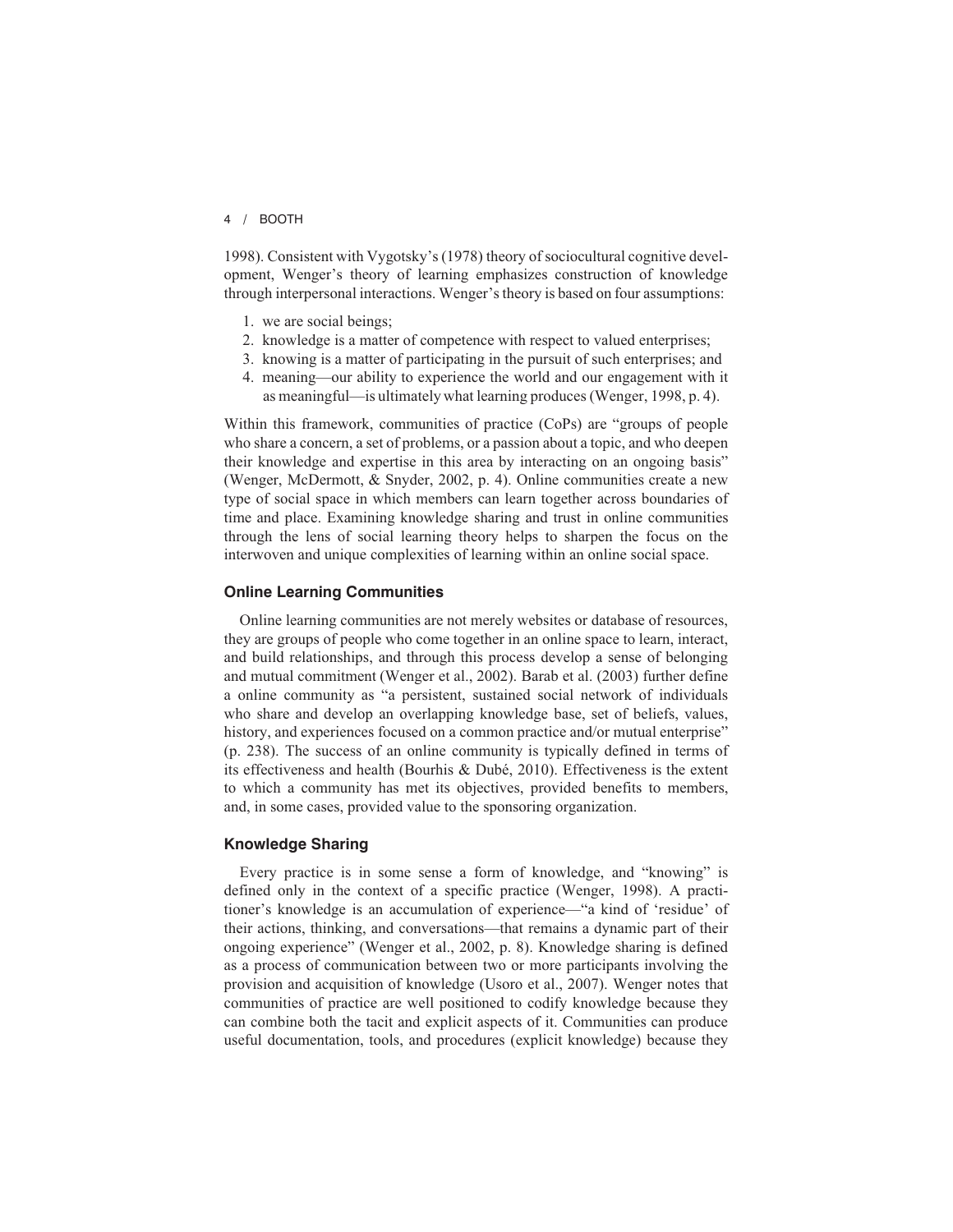understand the needs of practitioners: these products have increased meaning because the explicit knowledge requires the tacit knowledge inherent in the community to be applied (Wenger et al., 2002). Sharing tacit knowledge requires informal learning processes and communication such as storytelling, conversation, mentoring, and encouraging (Wenger et al., 2002).

### **Trust**

In reference to the application of social learning theory to online communities, Wenger et al. (2009) assert that "learning together depends on the quality of relationships of trust and mutual engagement that members develop with each other" (p. 8). Research has established that trust is among the key enablers for knowledge sharing in online communities (Ardichvili, 2008; Ardichvili, Page, &Wentling, 2003; Fang & Chiu, 2010; Feng, Lazar, & Preece, 2004; Hsu et al., 2007; Ridings, Gefen, & Arinze, 2002; Sharratt & Usoro, 2003; Usoro et al., 2007; Young & Tseng, 2008). Social trust involves a calculation whereby a person decides whether to engage in an action with another individual that incorporates some degree of risk (Bryk & Schneider, 1996). Hoy and Tschannen-Moran (1999) define trust as a multifaceted concept that encompasses one party's willingness to risk vulnerability based on the confidence that the latter party is benevolent, reliable, competent, honest, and open. Although trust is positively related to knowledge sharing in both face-to-face and online communities, without the facial expressions, verbal cues, and nonverbal cues afforded in face-to-face communities, online communities meet unique challenges in cultivating trust (Ridings et al., 2002; Young & Tseng, 2008).

#### **METHODS**

## **Case Selection**

This research was based on a qualitative multiple-case study design (Yin, 2009). Qualitative methods enabled a more detailed understanding of how specific practices of online community moderators and members advanced knowledge sharing and cultivated trust within those communities. Over the course of 1 year, qualitative snowball sampling (Patton, 2002), was used to identify potential cases for the study. As is intended with this form of purposeful sampling, recommendations for potential online communities to study "snowballed" in the beginning and then eventually began to converge. Following the initial identification of 15 communities, a refined set of operational criteria was developed whereby candidate communities were further screened for inclusion as a case (Yin, 2009). The following criteria were used to screen potential cases:

- The primary purpose of the community is to increase knowledge sharing among K-12 educators.
- Participation in the community is voluntary.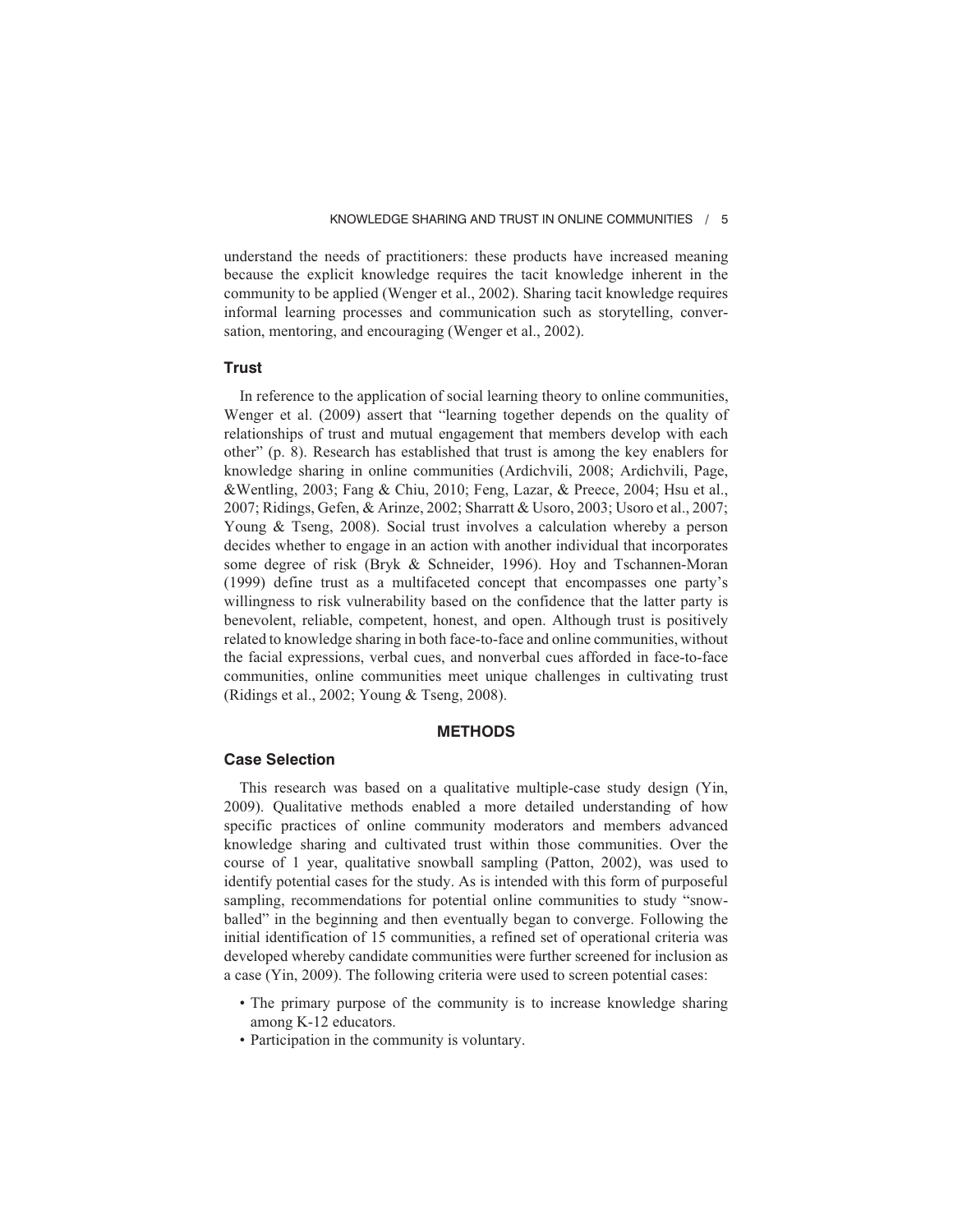- Participation is not associated with structured courses or workshops promising credit or certification.
- Membership is free.
- The community has exhibited sustained knowledge sharing for at least 1 year. Sustained knowledge sharing is marked by daily knowledge exchange postings.
- The community has clearly defined leadership (Dubé, Bourhis, & Jacob, 2006) with one or more moderators available to monitor and facilitate community activity.
- Participants are geographically distributed and not limited in affiliation to one school or district.

While three cases were ultimately selected for inclusion in the original study, only two cases and the subsequent findings for those cases are reported here. An initial premise of the study was that each of the communities studied could be considered a "community of practice" (Wenger et al., 2002); however, findings emerging from the analysis of data suggested that the third community was more of a "network" than a "community of practice." Wenger, Trayner, and De Laat (2011) note that, while communities and networks are two aspects of the social learning fabric, participation in a network does not have the "explicit collective dimension" that was of interest in this study. The communities selected for this study have been given pseudonyms, as have the participants in the study.

## **Case Descriptions**

## *Case 1: National Education Leaders Network*

The National Education Leaders Network (NELN) is the flagship community for a larger network of teacher communities created by an organization whose mission centers on teacher leadership, research, and policy. The initial goal in forming the NELN community was to create opportunities for teacher leaders to collaborate, share their expertise and experiences, and access resources in ways that would strengthen their voice as practitioners in national discussions of education policy. The community brought together accomplished educators— State and National Teachers of the Year, Presidential Award Winners, Milken Educators, and teachers who had earned the highest honors from their professional associations—to work on projects, publish their writing and action research, engage in focused online discussions with national experts, and connect with educational decision makers to advocate for best policy and practice. At the time of this study, it was moderated by Paul and included roughly 300 members. Membership required approval by Paul and was typically "by invitation."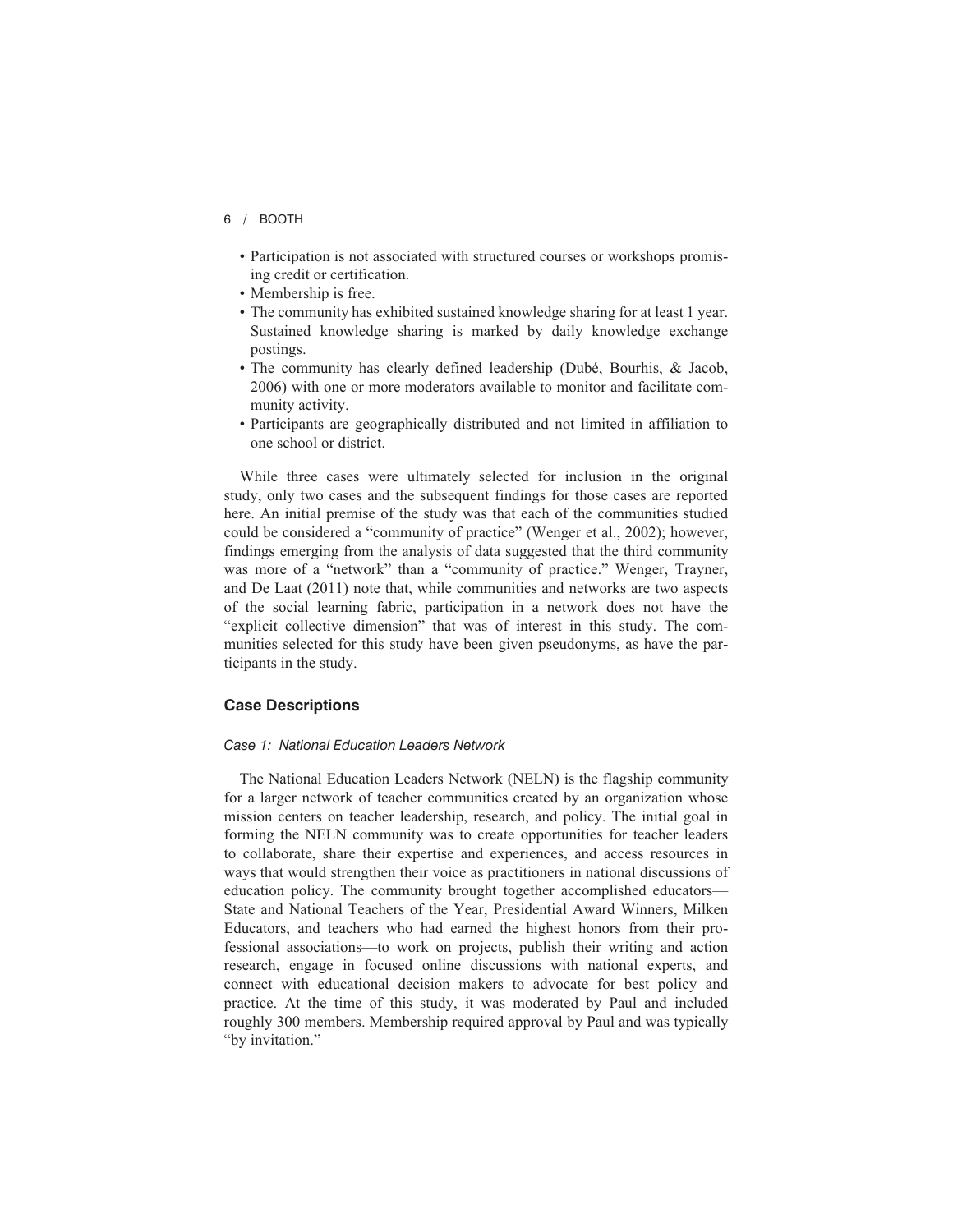## *Case 2: English Teachers' Online Community*

The English Teachers' Online Community (ETOC) is for K-12 English teachers. It was created and moderated by Henry, an experienced English teacher and accomplished author. What began in December of 2008 as Henry's quest to support new teachers and engage them in the professional conversation of English teachers, by 2010 had grown into an international learning community of over 20,000 members. Members of ETOC included both experienced and new English teachers; student teachers; and others who supported English teachers including curriculum supervisors, administrators, publishers, editors, and professors. Membership was open to anyone but required registration.

# **Data Sources**

A strength of case study data collection lies in the ability to draw from multiple sources of evidence (Yin, 2009). Three primary sources of data were used for each case study:

- 1. an interview with the moderator of the online community;
- 2. interviews with eight members from each community; and
- 3. community documentation.

The moderator and member interview protocols were developed based on a review of literature on knowledge sharing and trust in online communities.

## *Moderator Interviews*

The purpose of interviewing moderators was to better understand practices they had enacted to cultivate and sustain knowledge sharing and the development of trust. The moderator interviews followed four basic lines of inquiry with multiple sub-questions in each category:

- Community structure: How was the community initially structured to create an environment for knowledge sharing?
- Care and feeding: What strategies were used for sustaining knowledge sharing?
- Member roles: What were the characteristics of influential members? In what ways did their roles support and sustain knowledge sharing within the community?
- Trust: In what ways did the practices of the community increase members' confidence that their well-being or reputation would not be harmed by participating in knowledge sharing activities?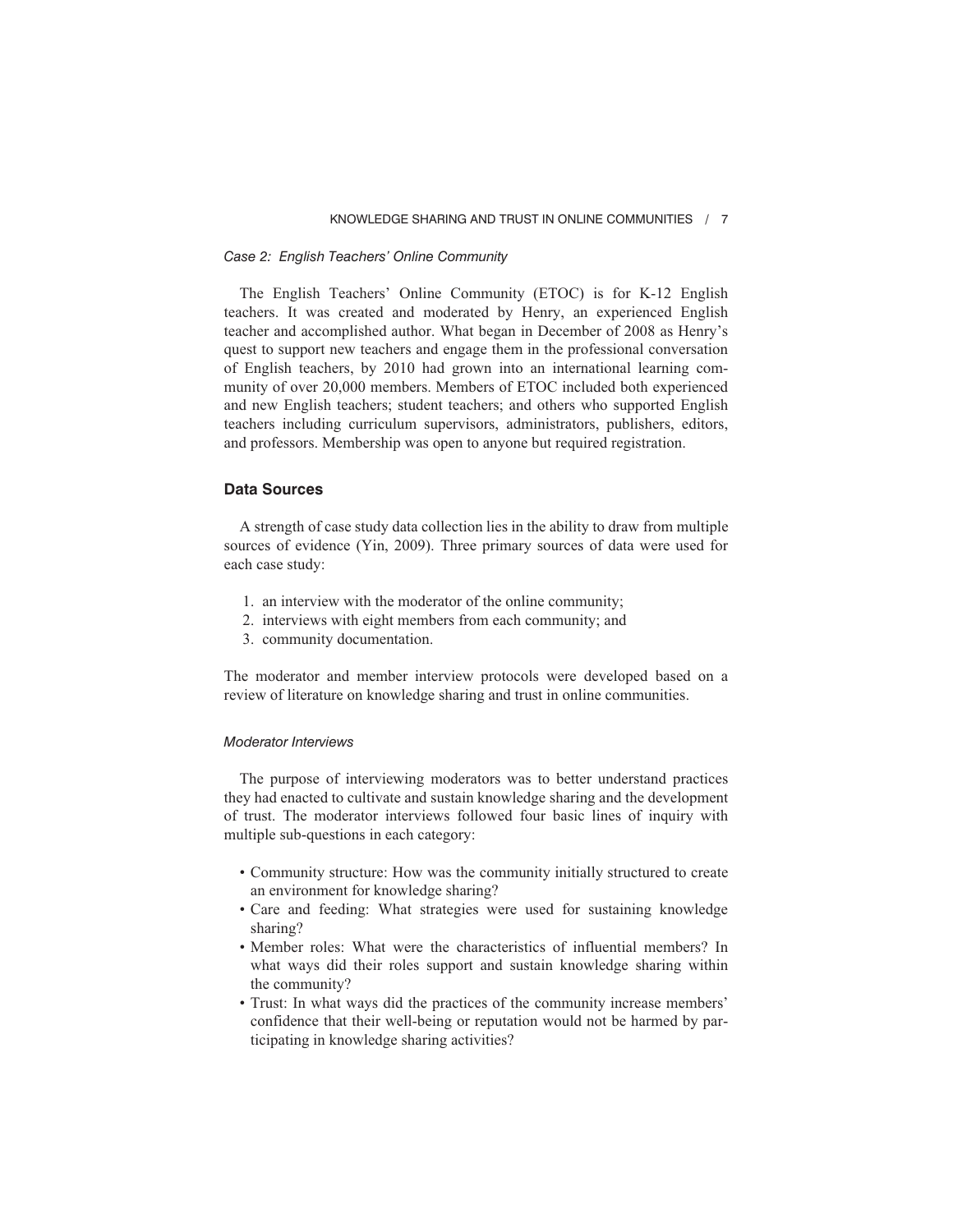## *Member Interviews*

The purpose of interviewing members of the community was to provide a source of data triangulation. For example, were the practices intended to cultivate knowledge sharing, as described by the moderator of the community, the same as those described by the members? Did the practices put in place by community moderators serve their purpose of creating a trusting environment for knowledge sharing? The member interviews mirrored the moderator interviews, asking members to comment on:

- opportunities for knowledge sharing and personal examples of knowledge sharing;
- the role of the moderator;
- influential members of the community; and
- willingness to take risks.

## *Community Documentation*

Documentation from each community was used as a third source of data to corroborate evidence from the interviews with community moderators and members. Documentation included information on the community website, such as descriptions of the community's purpose, privacy policies, subgroups, and events. Documentation also included newsletters sent out by the community moderator. These sources of data served to provide additional details on activities or processes described by the moderator and members of the community during the interviews. For example, in discussing cultivation of trust within the community, members often mentioned the privacy policies of the community. Accessing the actual privacy policy from the community website allowed for a more detailed analysis of the community's expectations for behavior and member interaction.

## **Data Analysis**

For each case, all interview data and, when feasible, community documentation was imported into ATLAS.ti, a qualitative data analysis software program. A preliminary coding scheme was established a priori based on a review of the literature. The coding scheme was refined and expanded through interaction with the data. During coding, features of the software were used to sort and group the data in an effort to identify themes. For example, a literature review suggested that guidelines for participation in online communities may help to support the development of trust (Ardichvili et al., 2003). In moderator and member interviews, participants were asked to comment on practices that increased their willingness to risk vulnerability—i.e., their willingness to trust. Several participants mentioned that having group norms explicitly stated helped to cultivate a more trusting environment. In these instances, the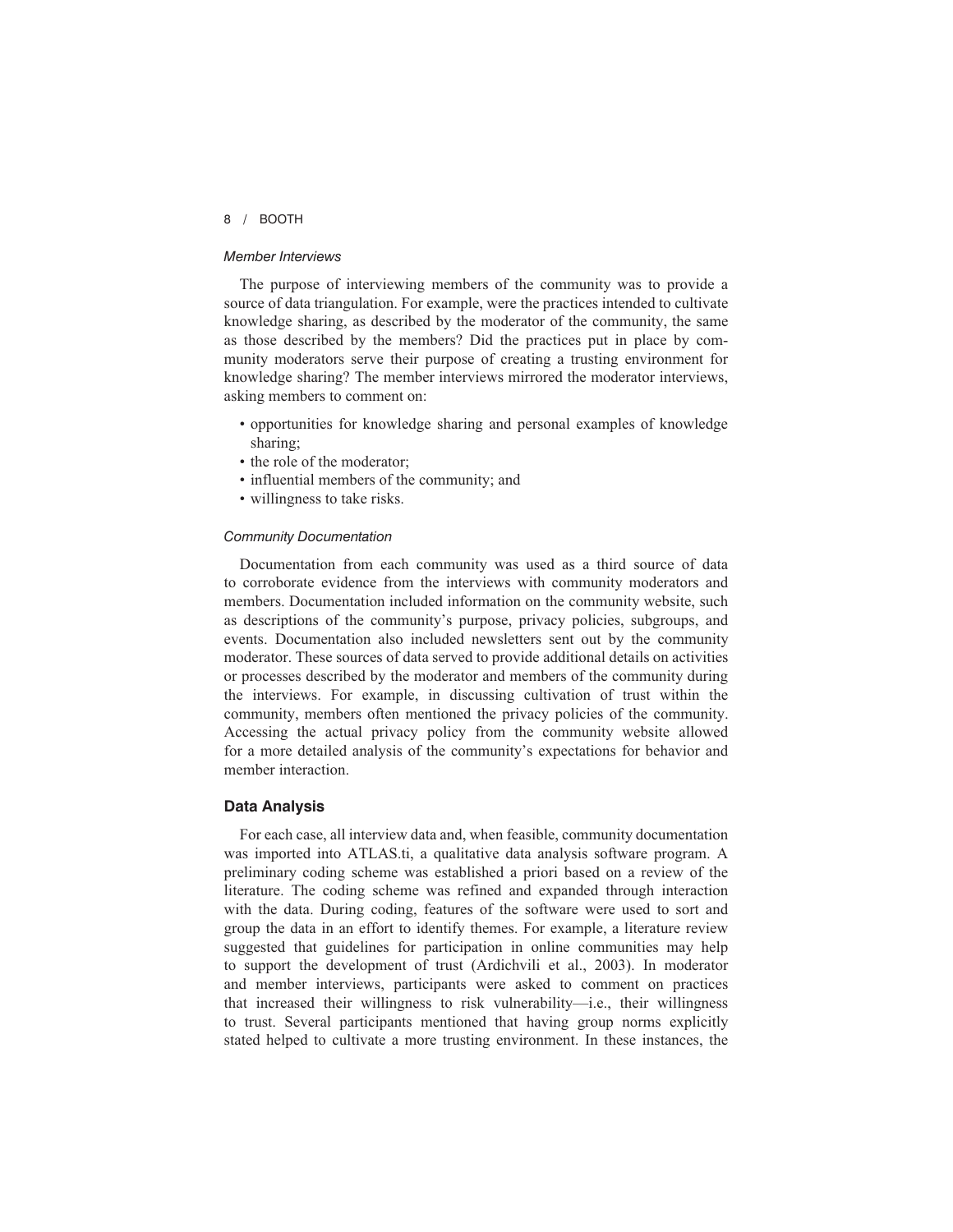a priori code "guidelines for participation" was applied. Further analytic induction revealed that the act of "sheriffing" to enforce the participation norms was a critical practice that greatly increased trust within the community. "Sheriffing" was added as a new code to the "trust" code family and applied in subsequent analysis.

Internal validity can be defined as how accurately an account represents participants' realities of the social phenomena under study (Creswell & Miller, 2000). Validity refers not to the data, but to the inferences drawn from them (Hammersley & Atkinson, 1983). The following three strategies were used to increase the internal validity of the study:

- 1. triangulation;
- 2. member checking; and
- 3. data saturation.

External validity was increased by thoroughly describing in rich detail the ways in which knowledge sharing and trust were cultivated in each community. Merriam (2002) suggests that the most common way of conceptualizing external validity in qualitative research is as reader generalizability: with the aid of thick, rich description, the readers themselves determine the extent to which the findings of the study can be applied to their context. "Since small, non-random samples are selected purposefully in qualitative research, it is not possible to generalize statistically. A small sample is selected precisely because the researcher wishes to understand the particular in depth, not to find out what is generally true of the many" (Merriam, 2002, p. 28). External validity was further increased by examining practices that support the development of knowledge sharing and trust across communities with different purposes, goals, and membership.

# **FINDINGS**

Study results are presented below, grouped according to the four research questions.

# **RQ 1: How is knowledge sharing cultivated in online learning communities for K-12 educators?**

Cultivating implies preparing for use, as in preparing land for planting. For the purpose of this study, cultivating is an act by the creator and/or moderators of the community that prepared the community for knowledge sharing.

## *National Education Leaders Network*

Interviews with the moderator and members of the NELN community, as well as community documentation, revealed a range of activities and opportunities designed to encourage both tacit and explicit knowledge sharing. These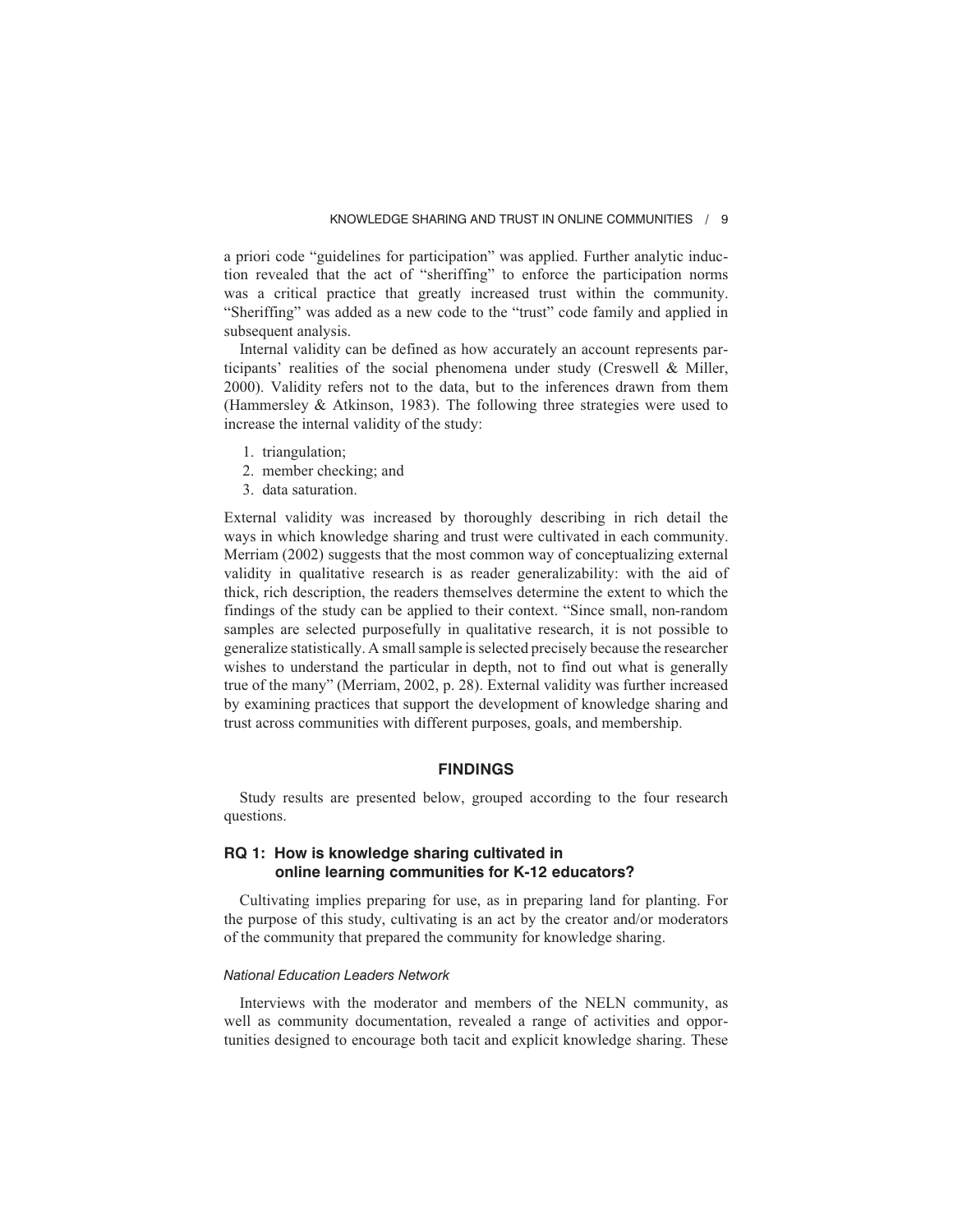opportunities included: structured conversations; collaborative projects with a deliverable; opportunities to blog or write articles; book review "events"; community newsletters; and webinars. In addition to the structured events and activities, an "invitation only" membership policy also aided in cultivating a knowledge sharing environment.

*Structured conversations*—ELN began as an experiment. Members of the parent organization wondered if teachers would find it useful to participate with their peers in a series of structured online conversations centered on hot topics in education policy. Paul, who eventually became the moderator of NELN, explained that the initial 3-month series of conversations were purposefully limited in duration to keep them from getting stale or requiring too much of a time commitment. Paul further noted that in choosing the topics, they began with "the big meaty teachers topics"—things they knew teachers could "talk until dawn about." Teacher leaders were then hand-picked for the invitation-only event based on the belief that they would contribute to the conversations in meaningful ways. Teachers found the structured conversations to be a powerful and elevating form of knowledge sharing. As the NELN community began to grow and evolve, the practice of providing members with opportunities to participate in structured conversations continued to be an important construct for cultivating a knowledge sharing environment.

*Collaborative projects with a deliverable*—NELN members also had opportunities to participate in groups that were tasked with co-authoring a white paper or book on a particular policy issue. This was the most formal and scaffolded form of knowledge sharing within the community. NELN's parent organization assembled teams of accomplished educators from across the nation to study important education policy issues in depth and publish their recommendations. Group participants engaged in a series of webinars in which they discussed the issue at hand from a variety of perspectives. Often experts from the field were brought in to lead conversation around a particular topic or provide differing perspectives. Participants received a stipend for their participation and their contribution to the writing.

*Blogs and articles*—Blogging and writing articles offered another conduit for knowledge sharing among members within the community as well as the broader education community. As a way of recognizing and encouraging member contributions, the blogs of seven community members were regularly featured on the public website. Bloggers received a stipend of \$2,000 per year with the expectation that they would blog at least once per week. In 2006, NELN launched a partnership with an education magazine, which afforded semi-structured opportunities for NELN members to write articles and blog. Each week, a new article written by a NELN member was featured on the magazine site, further elevating teacher voice and cultivating knowledge sharing.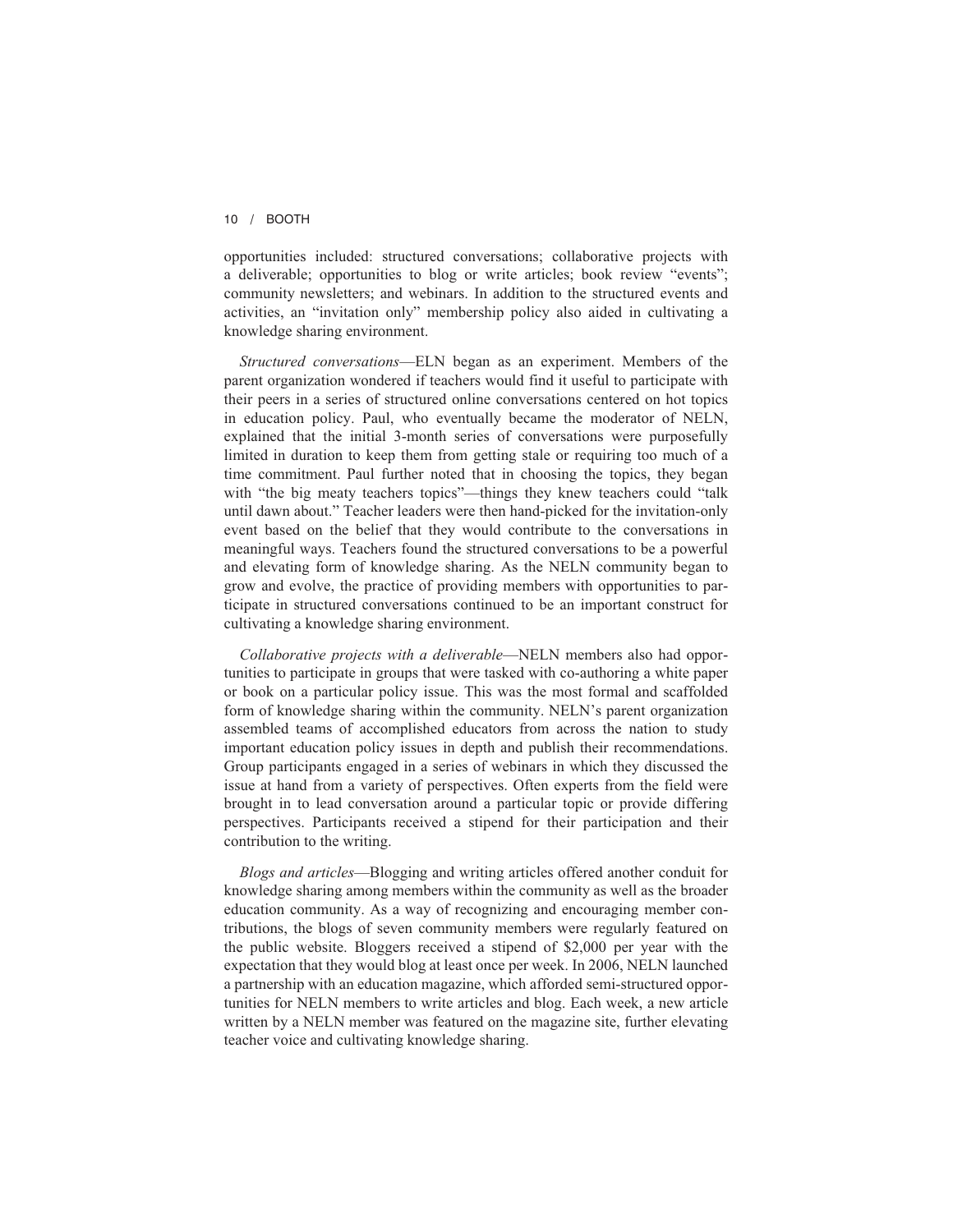*Book reviews*—Each year, NELN Forum members had an opportunity to participate in the Annual Summer Book Giveaway. Publishers were invited to send review copies of their latest professional books and an annotated list of the books was posted in the community discussion forum. Members were invited to select and review books that intrigued them. Members kept the books and their reviews were added to the community resources database. Often the book reviews also appeared in the NELN *Teacher Voices* blog series. This opportunity proved to be a fruitful way of cultivating knowledge sharing within the community. Members indicated that book reviews written by fellow community members were more valuable to them than reviews by outside sources.

*Newsletter*—The NELN Newsletter was posted in the general discussion forum twice a month. Each edition typically included around 30 news blurbs enhanced with photos, cartoons, and pictures. All members interviewed noted that the newsletter was an important source for knowledge sharing. In the 6 months preceding this study, the monthly newsletter generated an average of 47 comments per newsletter by members of the community.

*Webinars*—Occasionally webinars were hosted within the community. Webinars typically featured national thought-leaders in the field of education policy. In an effort to increase active participation, members were invited to submit questions for the speaker prior to the webinar. Members appreciated this opportunity to have input into the conversation.

*Closed membership*—All members who were interviewed indicated that they value the closed aspect of the community and the ability to speak openly "behind closed doors." Additionally, the exclusivity of NELN had appeal; participants felt honored to have been selected and eager to join in the conversation with a group of like-minded people. NELN members reported that coming together to discuss education policy issues of great personal and professional importance helped to cultivate a common identity and enabled them to view each other as learning partners.

If you want a group of people from whom you can really draw some insightful comments and thoughtful ideas and who are going to operate with one another in a certain way, then, you know, not every community can be just open to anybody that wants to jump in. So probably the fact that the community has educators in it, totally educators, successful educators who are willing to share, that had appeal.  $\ldots$  It's the quality of the people that they get, it's the expectations that they set up front, and it's the sigh of collective relief, I think, that people have when they realize that this is going to be professional and productive, it's not going to be, for lack of a better word, yak-yak. (Diane, NELN member)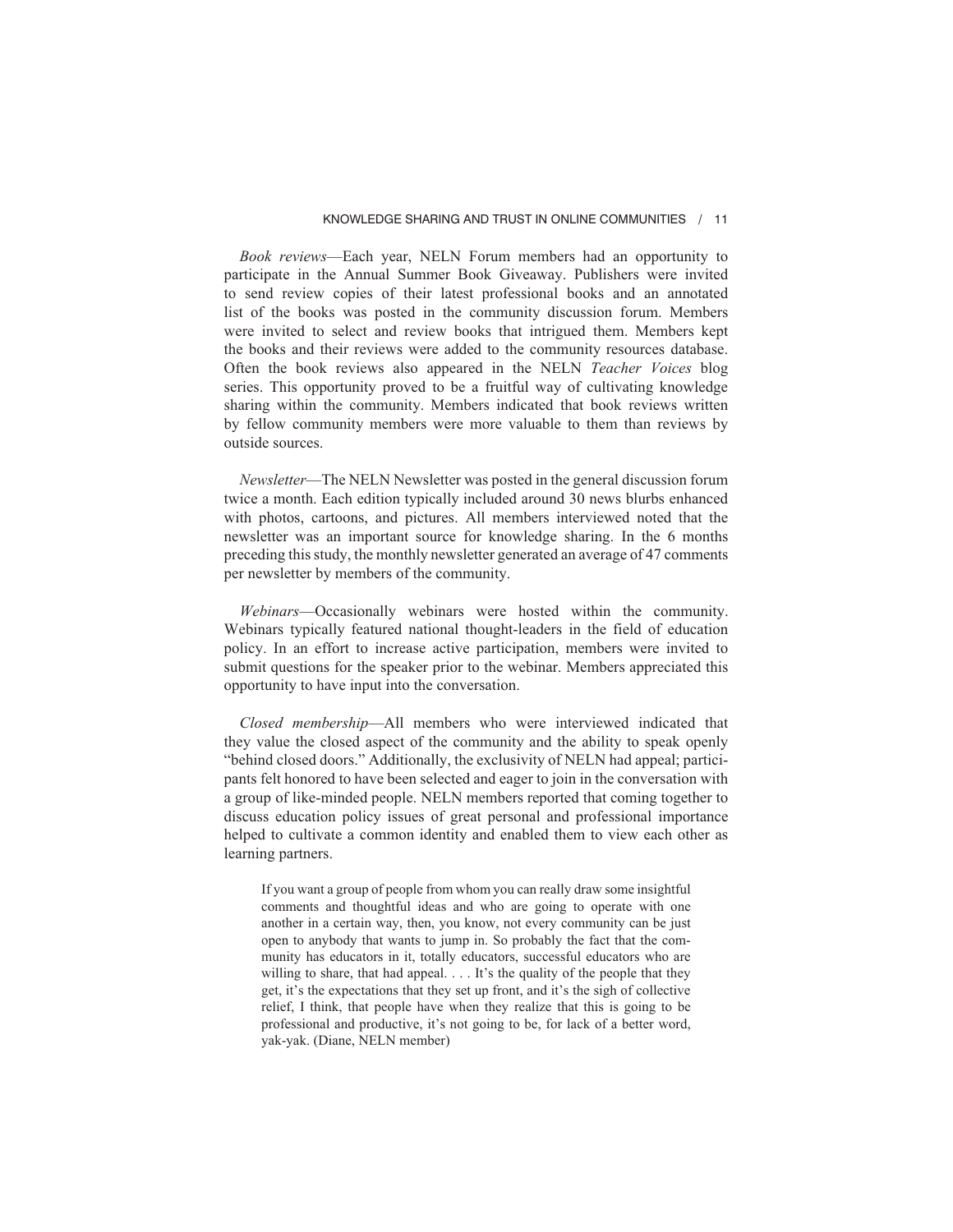## *English Teachers' Online Community*

Interviews with Henry, the moderator of ETOC, and members of the community revealed a range of opportunities and structures that helped to cultivate an environment for both tacit and explicit knowledge sharing within the community, including: an active discussion forum and sub-group discussion forums; book club events; webstitutes; opportunities for blogging; and social bookmarking.

*Discussion forum and group discussions*—The main Discussion Forum for the community provided an active hub for knowledge sharing among members. As suggested in the community guidelines, members often used the main discussion forum to pose a question to the group. More than 200 sub-groups within the ETOC provided opportunities for more focused discussions among members. The 20 most popular groups ranged in size from 400 members to almost 2,400 members. While members were free to create new groups based on perceived needs, Henry maintained the right to approve the group. He noted that, in part this is to avoid overlap, but also to make sure that the group had a clear focus. Most groups provided a brief description of the group's purpose and, in some cases, detailed guidelines for posting discussions.

*Book club*—Henry identified book club conversations as perhaps the most important knowledge sharing opportunity within the community. He cited the highly-evolved criteria for the book club conversations as contributing to their success. For starters, the book had to be "interesting and thought-provoking," a topic that would likely lead to spirited discussion. Also critical to the success of book club conversations was that each one was moderated by the author of the book. Henry indicated that the opportunity to interact with the book's author was a significant draw for members. Guidelines for book club participants were posted at the beginning of each book club discussion and only one conversation ran at a time. Book club participation ranged from 50 participants to well over 100, depending on the topic of the book, the popularity of the author, and the time of the year. Henry explained that coming to understand the "rhythms of the year" had also become a factor in the success of the book club discussions. For example, he noted that summer is a good time to include a more philosophical book because people are "not as hungry for the practical."

*Webstitutes*—In the summer of 2010, ETOC held its first web-based institute, or "webstitute." The webstitute was a highly successful grassroots effort organized by a small group of leaders from within the community. These leaders, who were among the earliest members of the community, wanted to create a new model for online professional development that was accessible, useful, interactive, forward-thinking, and free. Presentations were designed to provide fellow members with ideas, resources, and strategies for leveraging Web 2.0 tools in the classroom. Organizers hoped to inspire teachers, connect them with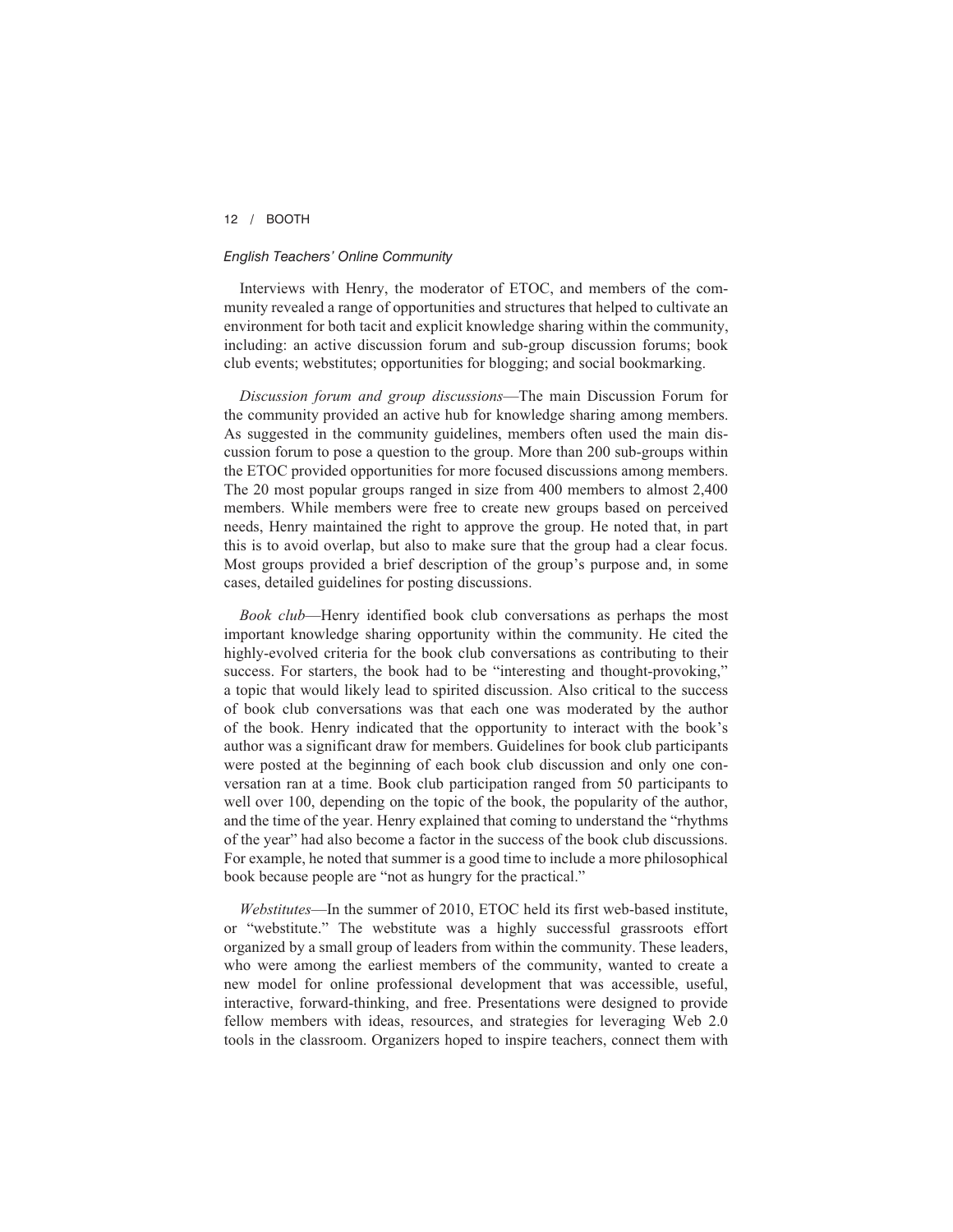others who shared their interests, and spark collaborations that could continue throughout the school year.

*Blogs*—Blogging provides another avenue for knowledge sharing within the community. Over a 10-month period (January-October 2010) an average of 134 blogs were posted per month. Blogging was voluntary and no one in the community was paid to blog.

*Social bookmarking*—A Diigo group for members of the ETOC community provided yet another effective way to share resources related to teaching literature and writing. Diigo is a social bookmarking website which allows registered users to bookmark and tag web pages. The ETOC Diigo group had roughly 300 members and 1,300 tagged bookmarks. The Diigo group was created and maintained by one of ETOC's core members.

## **RQ 2: How is knowledge sharing sustained in online learning communities for K-12 educators?**

For the purposes of this study, "sustain" is defined as providing ongoing support or nourishment. In addition to providing a fertile environment for knowledge sharing, online communities also require continuous "care and feeding."

## *National Education Leaders Network*

As the community's creator and sole moderator, Paul played a central role in sustaining knowledge sharing within the community. Members emphasized the importance of Paul's leadership in keeping the community alive, healthy, and rich in content. One member described Paul as "the grease on the wheel, the person who keeps everything running smoothly in the community." When conversation in the community slowed down, Paul started new discussion strands on a variety of topics and encouraged others to do the same. In the bi-weekly newsletter, Paul took on a cheerleader persona, highlighting published articles written by NELN members, drawing attention to recent blog posts by NELN members, celebrating the thousands of hits a recent article or blog post had received, and touting multiple appearances of NELN members' work on national professional organization sites. He applauded professional happenings in members' lives, described new initiatives of the parent organization, offered lively updates on existing initiatives, and highlighted linkages to outside communities or happenings.

In addition to public efforts to cultivate and sustain knowledge sharing within the community, Paul also worked behind-the-scenes. Referencing Paul's behindthe-scenes work, another member described him as the "wizard behind the curtain." In this role, he actively and purposefully strived to build alliances between members. He identified and recruited bloggers. He recommended people for work in subgroups. Paul strongly believed it was important to check in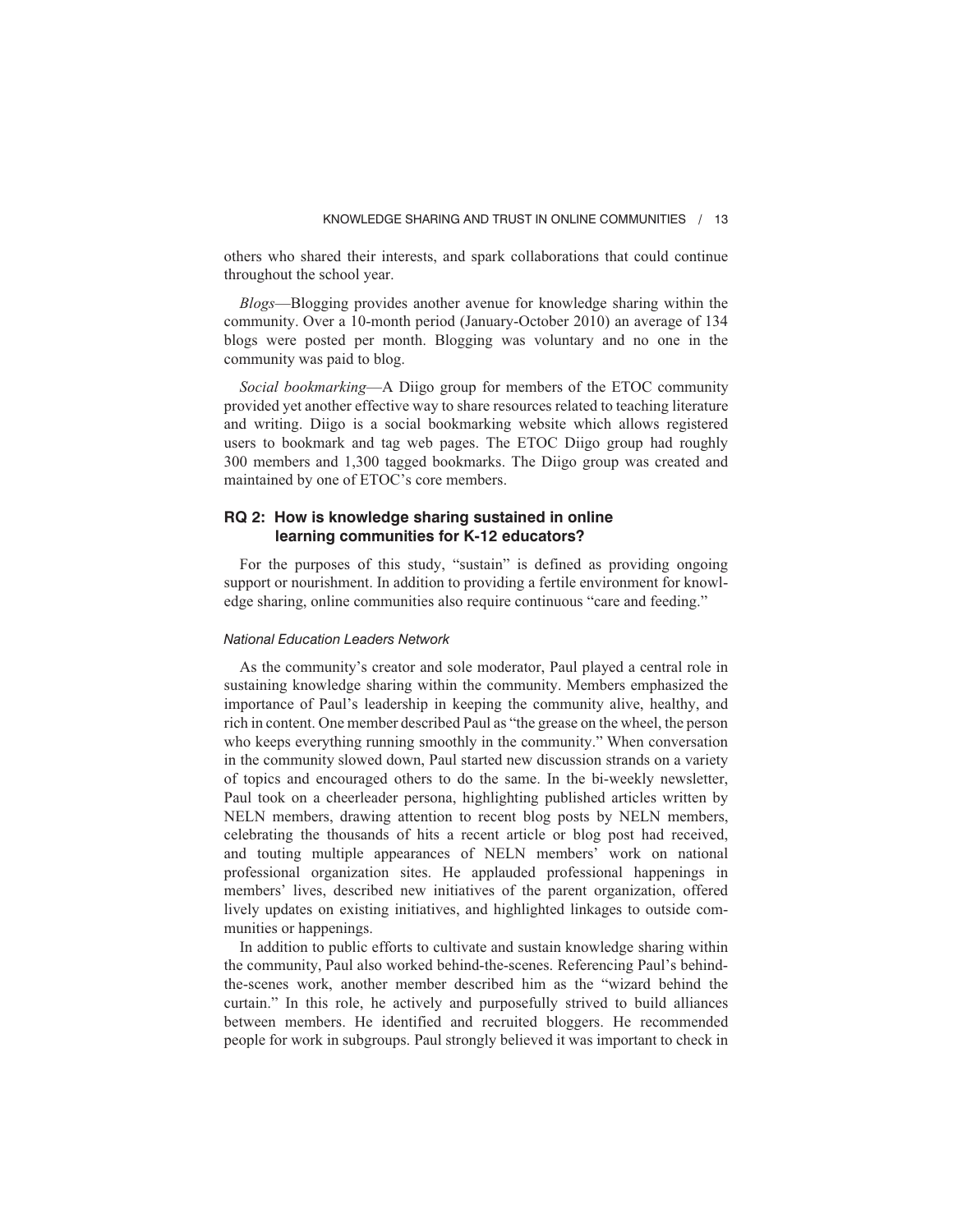with members frequently and let them know the importance of their voices in the community. Several members of the community commented that Paul's private e-mails to them provided further encouragement to jump into conversation.

Paul is behind any good discussion, whether it's online or whether it's face-to-face, there's some planning, behind-the-scenes planning that is going on, and Paul is that person. He has worked with online communities so long and he seems to have a knack for knowing how to gently nudge people. (Diane, NELN member)

When asked how he felt about Paul reaching out to him individually, NELN member, Jonathan, replied:

As a classroom teacher, I was jazzed, because nobody recognizes what we do. You don't get a whole lot of public recognition in a school. . . . Nobody comes to me and asks me educational policy questions, nobody celebrates the thoughts that I have. . . . When you're in the policy conversation when you're a classroom teacher, people automatically assume that you can't see the bigger picture and you don't know what you're talking about. So for Paul to recognize and to see value in my ideas was incredibly rewarding and it led to more and more participation.

Influential members of NELN also played a critical role in sustaining knowledge sharing within the community. Evidence of a core group of influentials within the community could be easily identified. NELN core members developed reputations for their different areas of expertise and for the varied roles they played within the community. Influential members were characterized by fellow members as those who have the ability to recognize a problem, analyze it, and offer solutions. NELN interviewees reported that the most influential members of the community were not there to gripe or complain, they were actively publishing and engaging in discussion about elevating teacher voice and improving the quality of the profession at large. Their posts were thoughtful and thoughtprovoking. They further indicated that influential members' posts reflected that they had read about the issue at hand and they supported their thinking with examples, quotes, or evidence from experts in the field. Influential members were often known to challenge and push the thinking of others.

## *English Teachers' Online Community*

As with NELN, moderation played a critical role in sustaining knowledge sharing within ETOC. One member likened Henry's role to that of "a shepherd" in the ways that he "took care of the community day-by-day, week-by-week." As the creator and moderator of the community, Henry believed that his role was less about directing the conversation in the community and more about setting and maintaining the tone. He used the weekly newsletter as one tool for setting tone, building a sense of community, and creating an atmosphere of trust.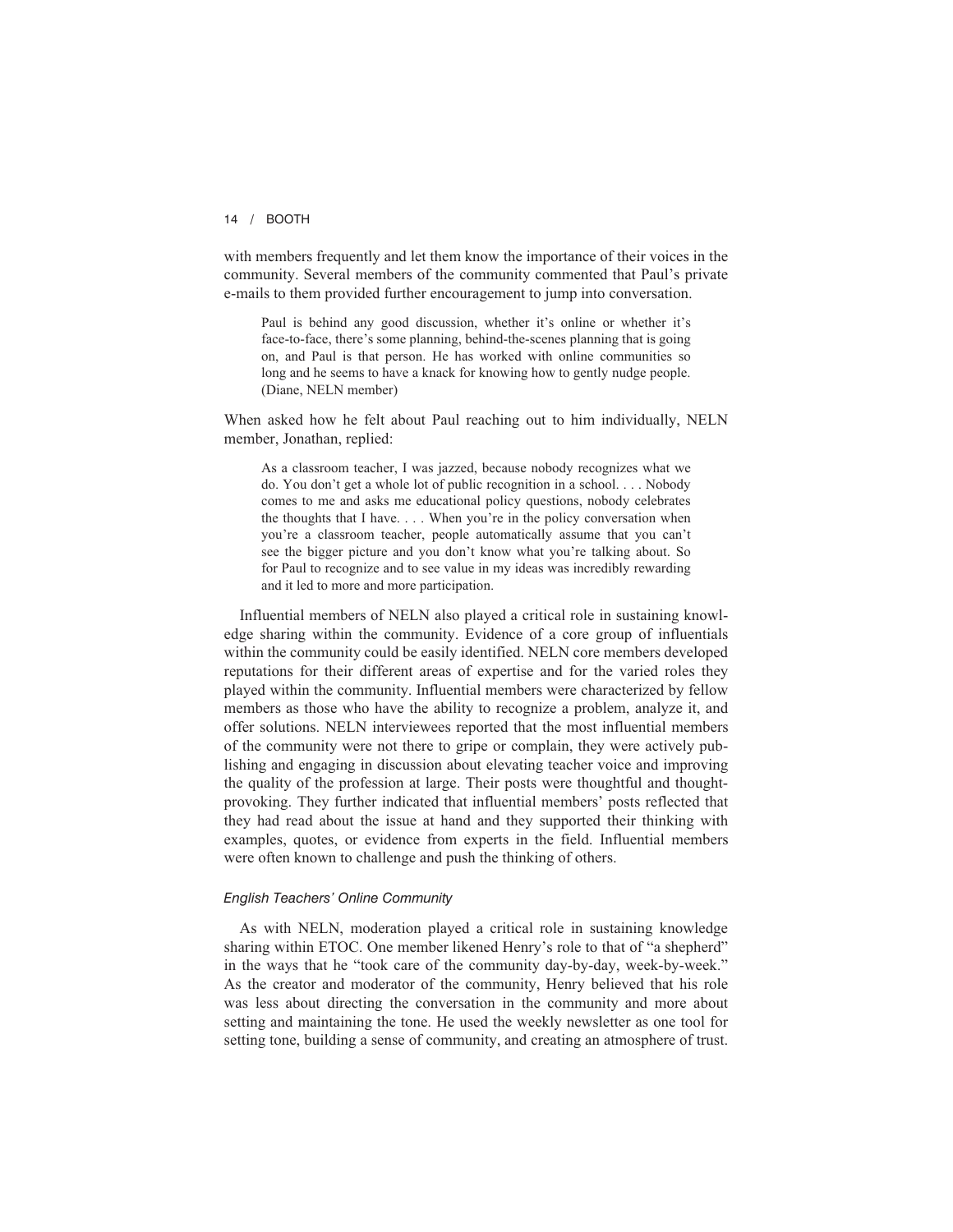In the weekly newsletter, he offered words of encouragement to teachers and affirmed the importance of their work. He reminded members about the community's mission and responsibilities and publically praised the work and impact of the community.

In addition to public shepherding of the community, Henry also noted the importance of his behind-the-scenes work: "I think, without blowing my horn too much, it's a lot of the behind-the-scenes stuff that I've done to keep the soil tilled and keep knowledge flowing." Several members agreed, indicating that Henry does a really good job of "being present but not really seen." Hank commented on Henry's behind-the-scenes habits of "tapping people on the shoulder" and saying, "I really like what you're doing here, feel free to step forward a little more." Charles was the recipient of one of these taps when Henry e-mailed him directly to say, "Charles, I'd like to tell you how much I enjoy your thoughtful blog posts. You've become an important member of the community. Keep up the good work."

As part of his behind-the-scenes work, Henry provided guidance and support for community members who wanted to take on leadership roles within the community. Referring to them as "guiding lights," Henry looked to core members of the community to actively participate in discussions, take on leadership responsibilities, and maintain a welcoming supportive atmosphere. Henry additionally noted the importance of letting individuals and groups take an idea, such as the webstitute, and run with it:

If you feel like you've got to be directly involved in everything, you're just going to wear out and it's not going to be sustainable, so there has to be a flexibility in the structure that simultaneously allows for there to be something of a guiding intelligence that oversees the whole organization. Call it a CEO of some sorts, if you want, but someone who is very comfortable letting whole groups of people go off and create what they want to create, so long as it's consistent with the spirit of the community.

In addition to Henry's important role, influential members also played a key role in sustaining knowledge sharing by carrying out the mission of the community. When interviewees were asked how they would describe influential members in the ETOC community, they said these members are consistent, persistent, active, and generous. They are also the ones who think consciously about moving the conversation forward.

# **RQ 3: How is trust cultivated in online learning communities for K-12 educators?**

# *National Education Leaders Network*

According to members interviewed, the community environment was one of trust and mutual respect for the competence and credibility of other members.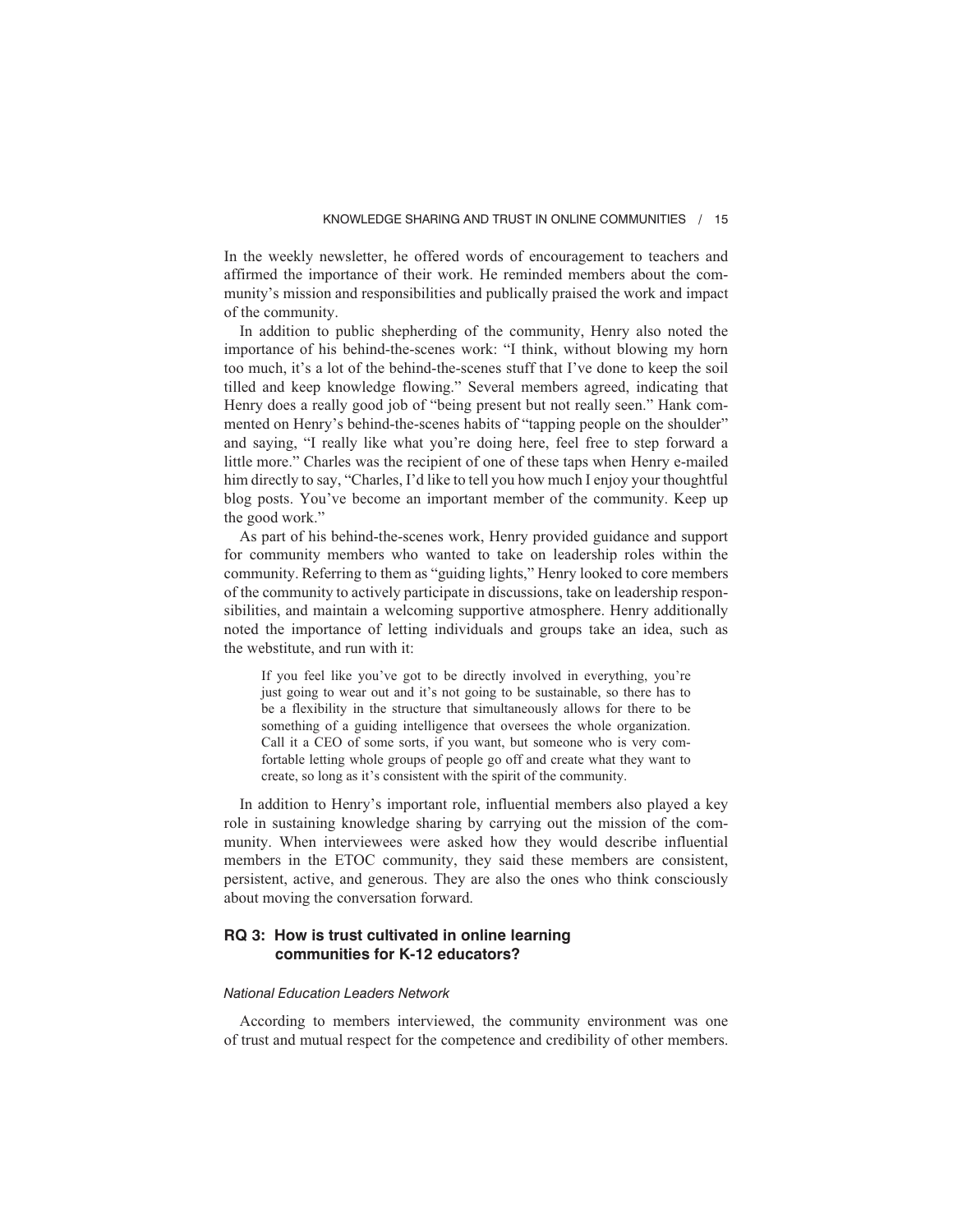Online conversations revealed a willingness among members to take risks by asking difficult questions and putting their own thinking out there for debate and discussion. The willingness to risk vulnerability based on the confidence that other members are benevolent and competent illustrated a foundational aspect of trust as defined by the literature (Hoy & Tschannen-Moran, 1999).

Members indicated that the small community provided an ideal place to test out ideas and get feedback before presenting them to a broader audience of educators and policy makers. Members further noted that the closed community of like-minded, accomplished teachers increased their confidence that what was said in the community would stay in the community. Trust in the integrity of fellow members increased their willingness to take calculated risks for the benefit of sharing and learning in a professional collegial environment.

Members of the community said that the invitation process for joining the community provided an indication of the credibility and competence of members who were being recruited. Additionally, in their online profiles, members generously offered both personal and professional information about themselves which, in turn, enabled fellow members to better assess their credibility. Members noted that the credibility and expertise of members subsequently raised the level of expectations for discussion. Tim, a NELN member, stressed the importance of being able to step into an environment where people may not necessarily agree on every topic but they could still have a productive collaborative experience by drawing on the expertise and knowledge of a diverse group of highly accomplished teachers.

## *English Teachers' Online Community*

Members interviewed felt the ETOC was a safe environment for seeking and providing support. While results of the study did not elevate trust as a major factor in knowledge sharing among ETOC members, a few practices that helped to cultivate a trusting environment could be identified. Henry's credibility as an author, a teacher, and the moderator of an earlier successful community helped to cultivate an environment for knowledge sharing and also aided in establishing trust within the community. Based on their prior knowledge of Henry and interactions with him, community members trusted his competence and credibility, which reciprocally contributed to their willingness to join the community and share their own knowledge.

Henry posted "Principles and Practices" within the ETOC community to help ensure trustworthy behavior among members. Within these guidelines, he states that "ETOC is a community where above all else professionalism is expected, cultivated, and required. All posted content must add positively to our professional neighborhood; therefore, any person whose acts are deemed outside of this basic etiquette may be asked to leave." Members said that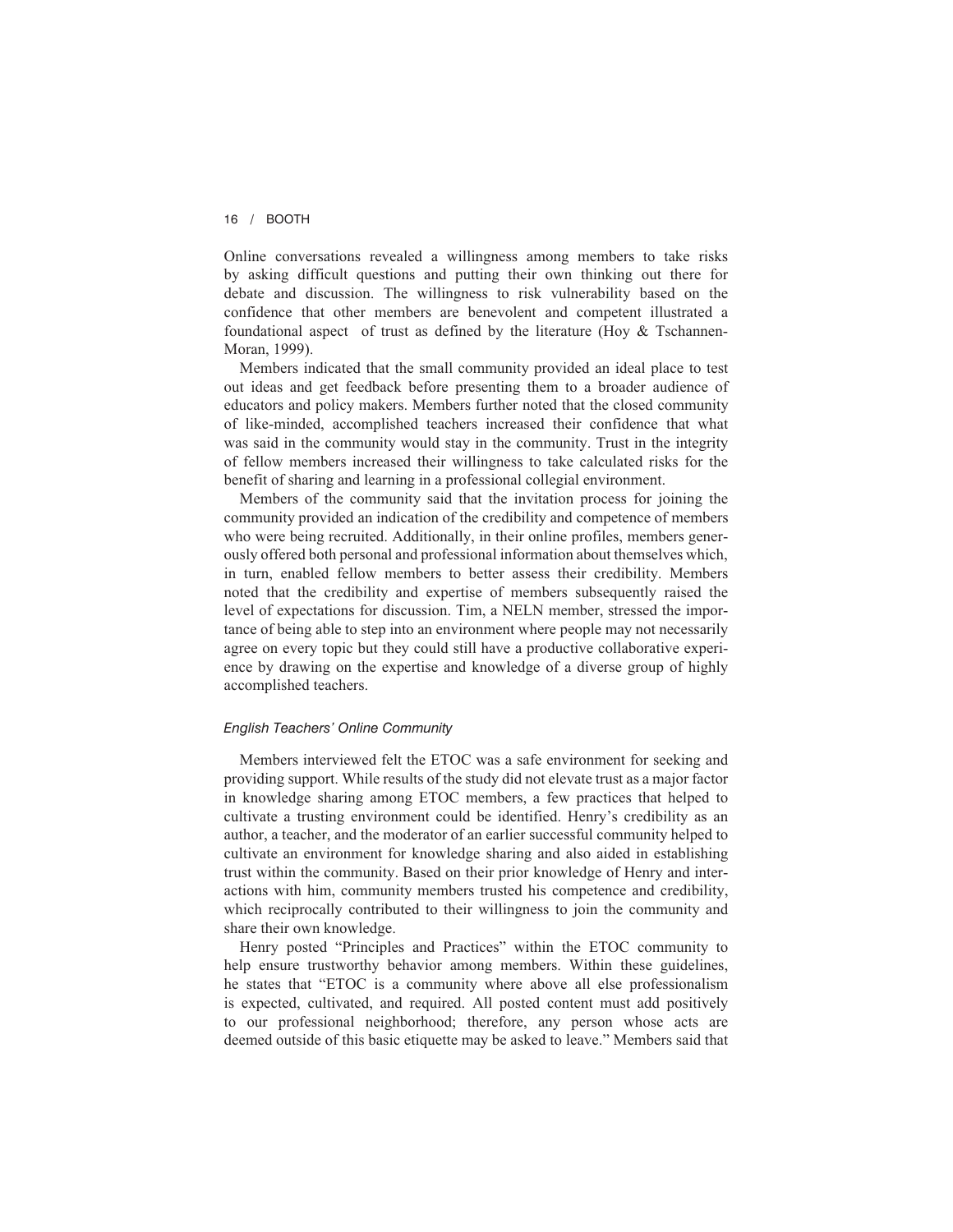having those netiquette guidelines clearly posted on the community site and reiterated by Henry and core members helped to cultivate a more trusting environment for knowledge sharing.

# **RQ 4: How is trust sustained in online learning communities for K-12 educators?**

#### *National Education Leaders Network*

While members were provided with guidelines for participation in the community when they joined, it was the ways in which the informal norms of behavior were put into effect over time that served to build and sustain trust. Paul likened his role in the community to that of a sheriff. After putting years of time and effort into building the community, Paul felt responsible for keeping the community safe. As with a true physical community, people need to feel they are protected and they can be together and carry on with their social discourse without fear of attack. He noted that when people come into the community with "their guns a blazing," he has to be the sheriff. "*That*," he emphasized, "is a critical part of sustaining trust." Paul also used his core group to help him model good community behavior. When someone in the community needed to be "steered" in a particular direction, he sent an e-mail to a handful of core members and requested their assistance in modeling appropriate behavior. NELN members who were interviewed concurred that it was part of their role to model and enforce appropriate behavior.

## *English Teachers' Online Community*

Henry also emphasized that setting the right tone is an important factor for sustaining a trusting environment. All interviewees indicated that Henry's newsletters helped to reinforce their shared vision, their sense of community and togetherness, and their ultimate goal of supporting each other. Core ETOC members who felt a professional responsibility to mentor or help out new teachers also helped to sustain trust within the community. One such member noted that: "The purpose of the site is to help one another, so I try to keep that in mind. You want to help people, you want to elevate them, you want to say things that make teaching better for them and for their students, and we all have to buy into that." Like Paul, Henry also believed that part of his role involved "sheriffing the streets of Dodge" to make sure that members are being good community citizens. At times when conversations became heated or too personal, Henry would jump in to say: "You know, we're here to be kind to each other and to help each other, not to yell at each other." Members indicated that on the few occasions when Henry stepped in, everyone listened and the inappropriate behavior stopped immediately.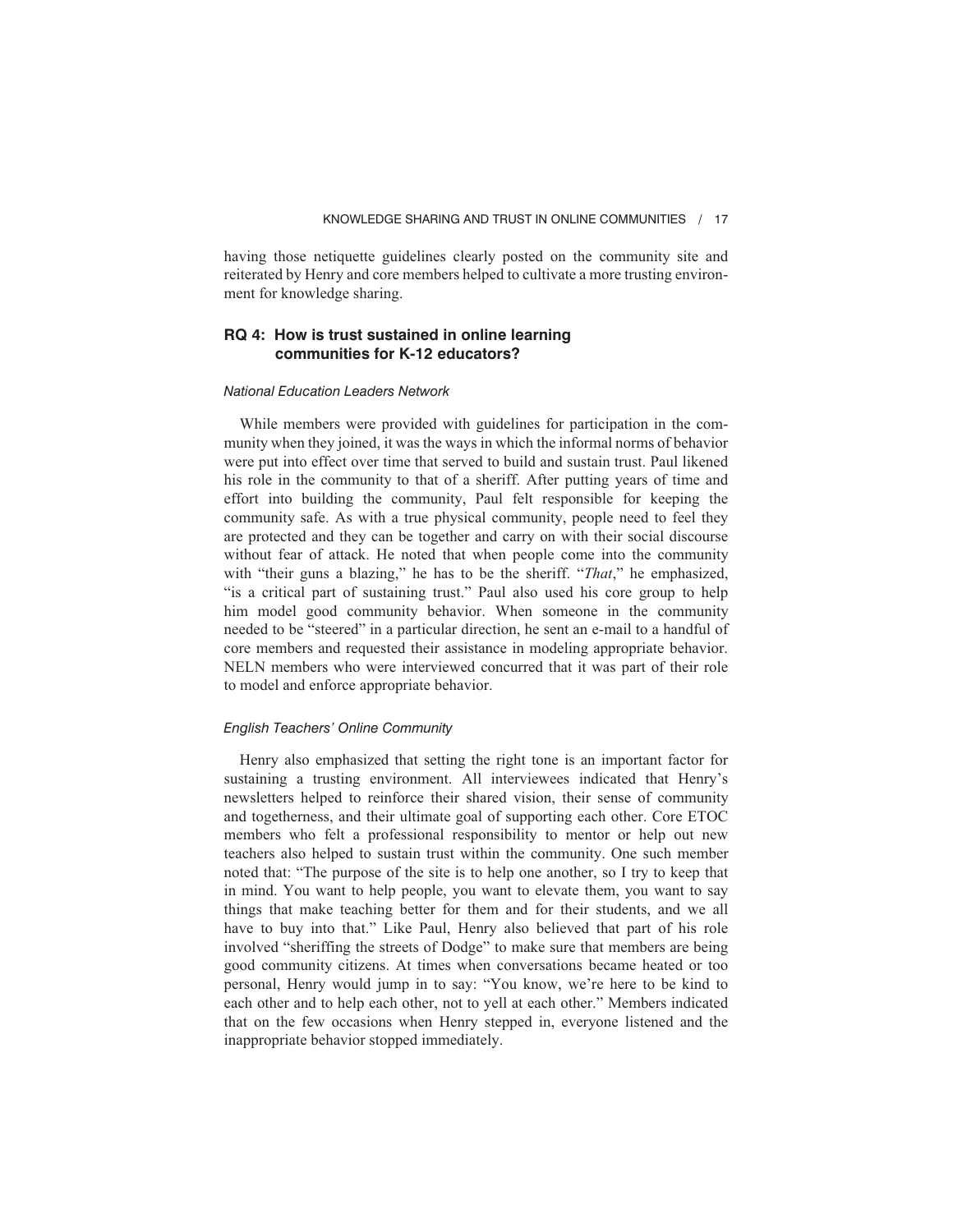## **DISCUSSION**

While the domain, the size, and the opportunities for knowledge sharing in NELN and ETOC varied, they were each designed to support and extend teacher learning. This discussion examines the ways in which knowledge sharing was both cultivated and sustained across communities and ties current findings to existing literature. Discussion of knowledge sharing factors is followed by an examination of the ways in which trust was cultivated and sustained across communities.

# **Cultivating and Sustaining Knowledge Sharing**

#### *Purpose, Collective Identity, and Recruitment*

This study lends further support to prior findings by Carr and Chambers (2006) and Jones and Preece (2006) that a clear purpose and a collective identity among community participants are important for cultivating a knowledge sharing environment. Both of the communities in this study began with a clear focus that could be articulated in one sentence. The stated purpose of the community provided a grounding point for activity within the community. NELN is a relatively small, tight, closed online community of committed teacher leaders from across the country. Members are clear about the community's purpose and strongly committed to elevating teacher voice in national discussions of education policy and practice. ETOC members are bonded by a passion for teaching English. Members buy into Henry's vision of creating a nurturing and supportive community where new teachers feel safe asking for help and experienced teachers give freely of their expertise and experiences. Consistent with Jones and Preece's (2006) suggestion that selective recruitment of members may support the development of a shared vision, recruitment of national teacher leaders to NELN and English teachers to ETOC rooted the community's vision and purpose in the shared domain and practice of its members. As NELN evolved and members became immersed in writing blogs, magazine articles, and white papers around educational policy, the purpose of the community—to raise teacher voice in national conversations of education policy—became clearer to members, and their common identity more firmly established. This, in turn, created more fertile ground for knowledge sharing among members. Paul took active steps to nurture that shared vision and collective identity through his behind-the-scenes work to push and encourage teachers to write and make their voices heard. In ETOC, Henry continually reiterated the purpose of the community and the shared identity of its members through weekly newsletters: "We are English teachers and we are here to nurture and support each other." Evidence of the collective identity of members as English teachers and the shared vision to nurture and support each other could easily be identified within the community.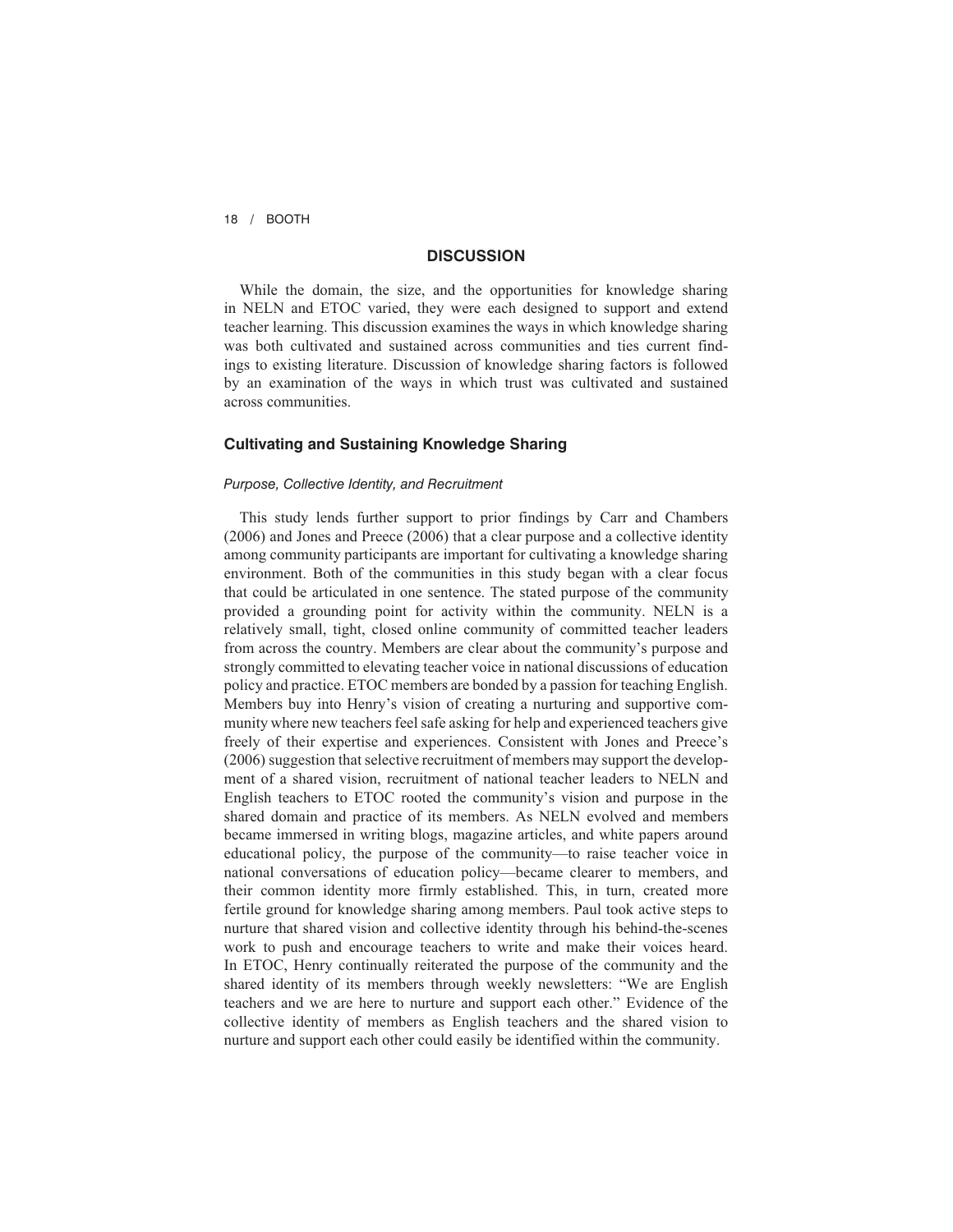## *Multiple Options and Opportunities for Knowledge Sharing*

As noted at the outset of this study, existing research on online communities provides only small glimpses of insight into the specific practices that spark and sustain knowledge sharing among members of the community. Research by Duncan-Howell (2010) suggests that teachers who engage in online communities are looking for participatory learning that directly relates to practice, opportunities to share professional knowledge and engage in professional discussions, as well as the ability to enjoy collegial support and experience a sense of camaraderie and belonging. Gray's (2004) study of coordinators of Alberta Community Adult Learning Councils participating in an online community illustrates how story-telling and the development of a shared repertoire of stories and cases functioned as a dynamic knowledge source for members of the community. These shared stories and cases helped to sustain knowledge sharing over time. Vavasseur and MacGregor's (2008) research on teachers' and principals' use of online communities to extend content-focused professional development provides another example. This study contributes to an emerging body of literature that examines specific opportunities for sustaining knowledge sharing in online communities.

Perhaps the most important contribution this study makes to the literature is to identify the generative potential of "structured conversations" and other types of structured interactions for sustaining and extending knowledge sharing within online communities. Online "structured conversations" are defined as those that begin with an overarching question or issue of focus, proceed according to a pre-determined set of guidelines, are moderated, and take place during a bounded timeframe. The notion of structured conversations came to light in the interview with Paul. Intrigued with the idea of structured conversations as a construct for knowledge sharing, subsequent analysis of data from the ETOC revealed that the immensely popular book club conversations hosted within the ETOC community provide another form of structured conversations. From a theoretical perspective, structured conversations in online communities enable sustained mutual engagement around a practice, allowing members to explore good practice, articulate perspectives, accumulate knowledge, and create a shared context for ongoing exchanges (Wenger et al., 2009). From a practical perspective, the combination of a limited time frame and a highly focused discussion around a hot topic with supporting resources and guidelines for participation was appealing and valuable to busy educators. This finding lends further support to the findings of Dubé et al. (2006) who examined the impact of structuring characteristics on online communities and found that the activity of successful communities centered on structured topics of conversation that were highly or moderately relevant to the daily concerns of members.

Another important facet of structured conversations in online communities of practice is the record of the conversation that remains as an artifact for later reference. Wenger et al. (2009) posit that meaningful learning in social contexts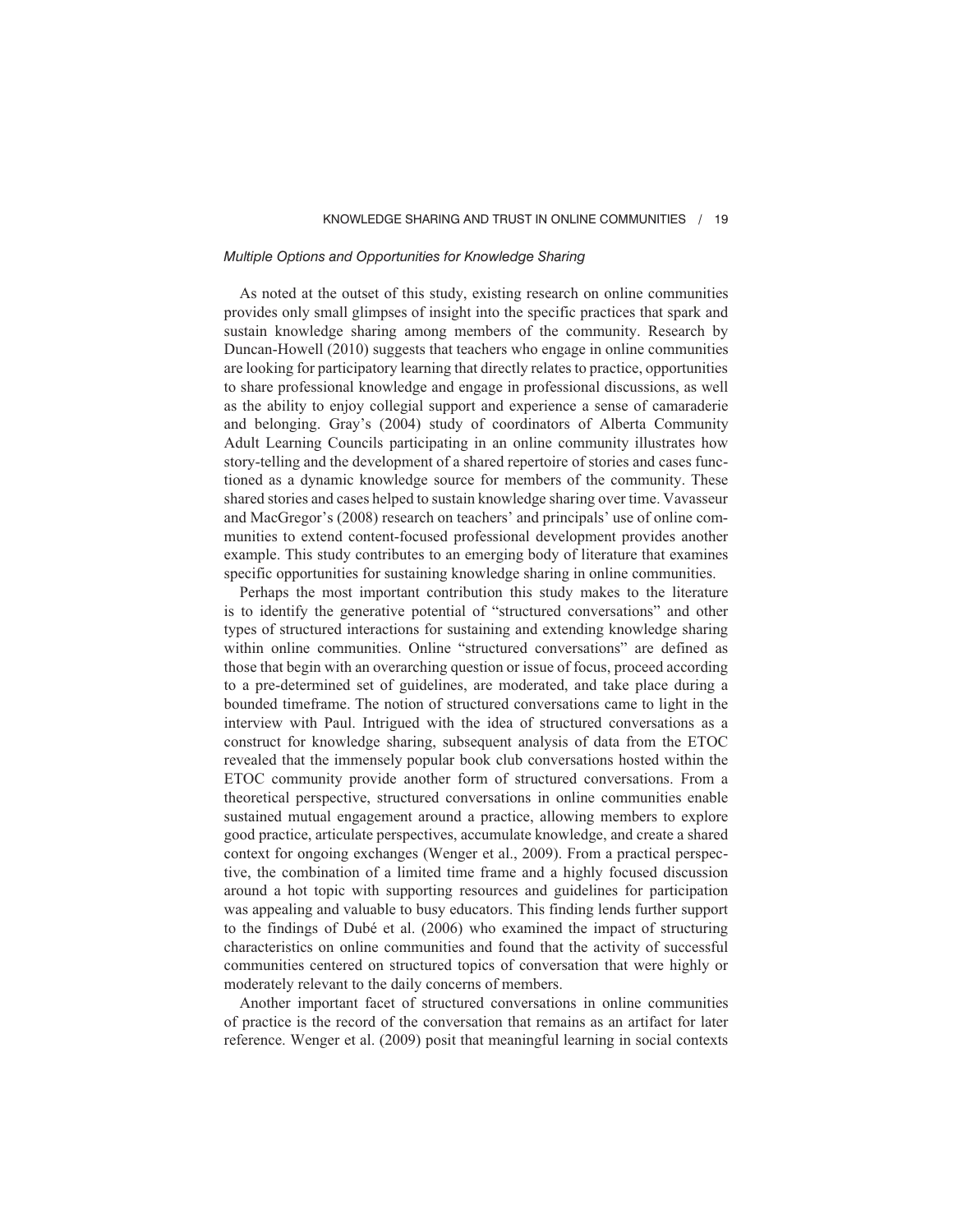requires not only direct engagement in activities, conversations, and other forms of participation, but also the production of physical and conceptual artifacts. They refer to the words, tools, concepts, methods, stories, documents, links to resources, and the like as forms of "reification."

Meaningful learning in a community requires both participation and reification to be present and in interplay. Sharing artifacts without engaging in discussions and activities around them impairs the ability to negotiate the meaning of what is being shared. Interacting without producing artifacts makes learning depend on individual interpretation and memory and can limit its depth, extent, and impact. Both participation and reification are necessary. (Wenger et al., 2007, pp. 51-58)

The process of participation and reification is fundamental to the learning theory underlying the concept of communities of practice (Wenger et al., 2009). The technology undergirding each community in this study supported and contributed to both participation and reification. In each community, these structured conversations facilitated a flexible learning agenda that was rooted in the stated purpose of the community but evolved based on the learning needs and interests of the community. The conversations not only encouraged participation, they resulted in reification of the ideas and concepts that were discussed. While participation and reification can occur without purposeful structured conversation, evidence from this study suggests that structured conversations are a viable practice for cultivating and sustaining knowledge sharing within online communities.

## *The Role of the Moderator*

Wenger (2009) characterizes the leaders of communities of practice as "social artists" whose energy, skills, and craft are a driving force in the success of the community.

Social artists have a good understanding, sometimes completely implicit and intuitive, of the social discipline that makes social learning spaces productive. They have a knack for making people feel comfortable and engaged. They generate social energy among participants. They have a nose for the cultural and personal clues to social dynamics. They produce a climate of high trust and aspirations. (Wenger, 2009, p. 10)

Consistent with prior research (e.g., Bourhis, Dubé, & Jacob, 2005; Gairín-Sallán, Rodríguez-Gómez, & Armengol-Asparó, 2010; Gray, 2004; Prestridge, 2010; Wenger et al., 2002), findings from this study underscore the importance of leadership for cultivating and sustaining a knowledge sharing environment and facilitating the development of trust in online communities. Prior research has established the essential role that the moderator plays in online communities. In her study of the experiences of coordinators of Alberta Community Adult Learning Councils who participated in an online CoP designed to support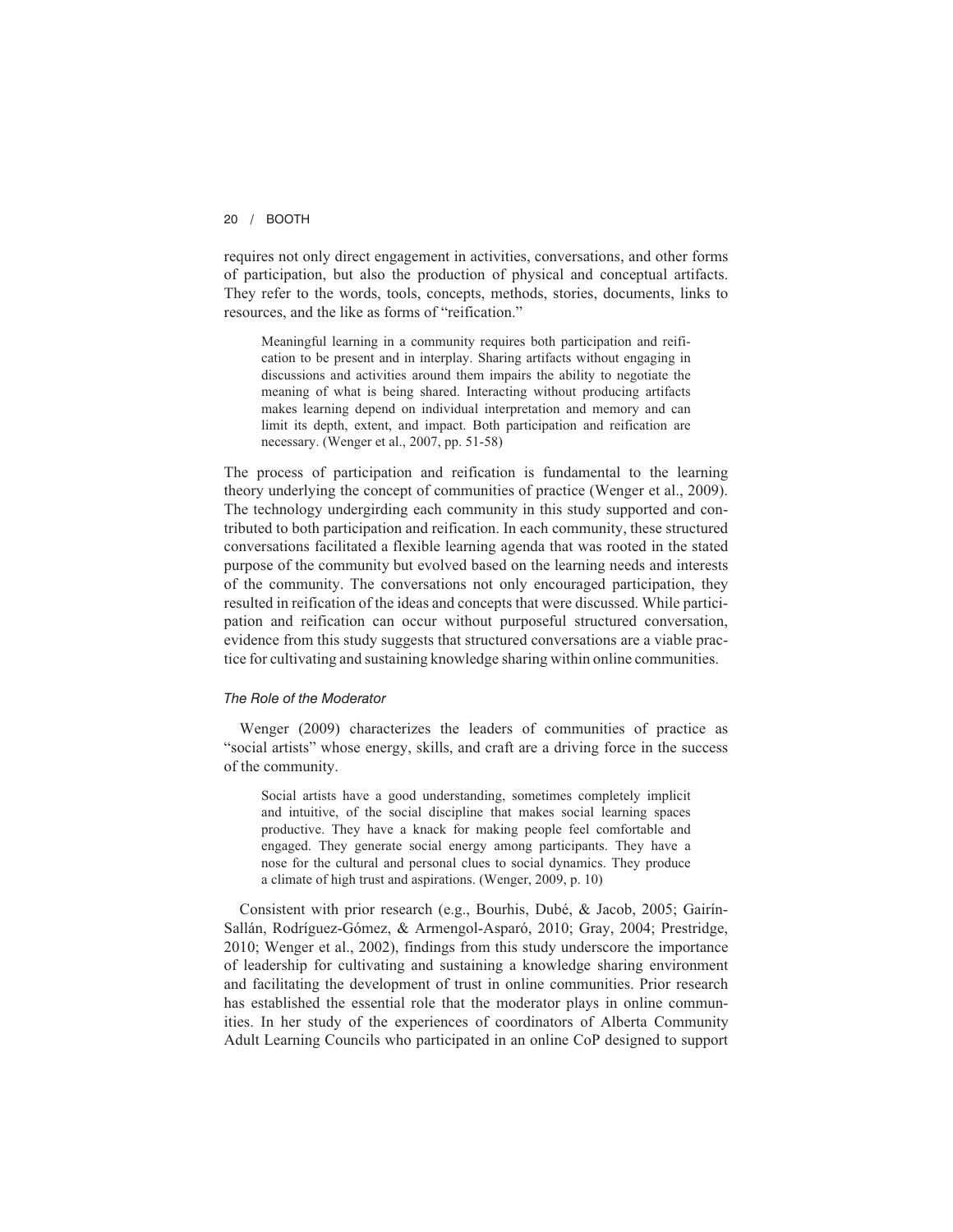workplace learning, Gray found that the presence of a moderator who is attuned to the cultural, social, and organizational issues of a particular practice is essential for sustaining the online community over an extended period and enabling it to evolve beyond superficial interactions. This study yields a similar finding to that of Gray (2004). In both of the communities that were the focus of this study, the moderator exhibited knowledge of cultural, social, and organizational issues related to the practice of teaching and, more specifically, the particular domain of the community. This knowledge enabled the moderators to effectively guide members of the community to richer forms of knowledge sharing. Bourhis et al. (2005) also emphasized the important role of the moderator and discussed basic characteristics of successful moderators. For example, effective moderators had the ability to build alliances, foster trust, and find innovative ways to encourage participation. This study lends support to those findings. Through their research, Gairín-Sallán et al. (2010) delineated the specific functions of the moderator, including the organizational function, the intellectual function, the social function, and the technological function. Cross-case findings from this study affirm Gairín-Sallán et al.'s delineation of the four functions of the moderator and further suggest that the technological function is the least critical.

Findings from this study extend prior research that identifies the important role of the moderator by providing rich examples of both the visible work of the moderator as well as behind-the-scenes work of the moderator. The findings illustrate how the moderators of each community used social artistry to cultivate and sustain knowledge sharing. For example, Paul used behind-the-scenes e-mails to pull multiple voices into conversations, creating a tapestry of rich discussion and contribution by members. His acknowledgments of community members' accomplishments in monthly newsletters also sparked passion and pride among community members for their individual and collective work within the domain of their practice. Similarly, Henry's weekly newsletters provided a canvas on which he used his own experience and identity as an English teacher to inspire members, invite meaningful participation in the community, and create a web of trust. Through their daily involvement in the community, both moderators skillfully elevated the voices of practice, engendered a strong sense of community ownership among members, and facilitated connections and relationships.

## *Member Roles*

Within each community, members took on unofficial roles. Interview data suggested that the roles played by various members were instrumental in sustaining knowledge sharing. Through interviews with members, several recognized informal roles emerged, including pot-stirrer, playful antagonist, thought leader, peace keeper, and mentor. The unofficial roles that members played in both communities were based on both the personalities and the *knowledgeability* of the members who assumed them. Knowledgeability, as described by Wenger (2009),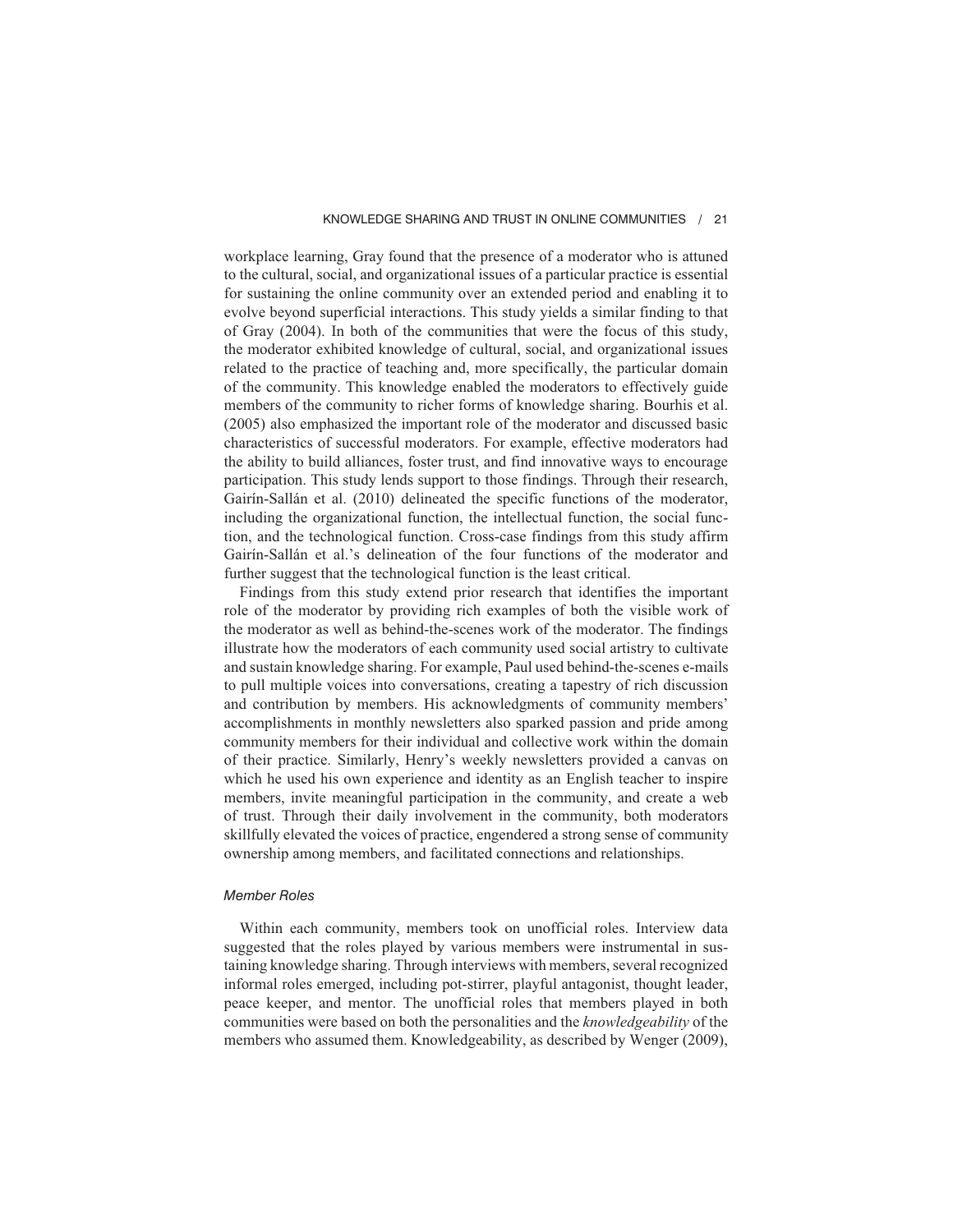is a form of social identity that is anchored in practice. Each member brings to the community their stories, experiences, and expertise. Through the ongoing exchange of this knowledge, they develop social identities within the community. Over time, these identities may evolve into informal community roles. Along with the moderator of the community, the people who assume these roles propagate a knowledge sharing environment and the development of trust. Prior research by Ardichvili et al. (2003) indicated that one of the difficulties in enabling online communities is supporting and enriching individual members' uniqueness within the context of the community and linking that uniqueness with the community's purpose. However, emerging research (e.g., Daly, 2010) that uses social network analysis to more systematically understand the social structure and potential of informal social learning in communities offers new insights into how knowledge sharing can be cultivated and sustained through the members of communities and their social identities. Coburn, Choi, and Mata (2010) suggest that members' knowledge of each other's existing expertise can be a key component in network formation, resulting in networks that not only have increased expertise but also the potential to strategically access this expertise to enhance individual and community functioning. Baker-Doyle and Yoon (2010) posit that "expertise transparency" is a key driver for strengthening social networks in teacher professional development. While technology facilitates the development of expertise transparency (Baker-Doyle & Yoon, 2010), findings from their study of teachers' social networks suggest that the size of the community also influences the potential for expertise transparency. Applied to the findings of this study, Coburn et al.'s and Baker-Doyle and Yoon's research suggest that the small membership of the NELN community, the detailed profiles provided by members, and opportunities for collaborative authorship on white papers and books may have helped to increase expertise transparency among members and thus increase and sustain knowledge sharing.

## **Cultivating and Sustaining Trust**

For the purposes of discussion, the factors that served to both cultivate and sustain trust within NELN and ETOC are combined and discussed below.

Tschannen-Moran and Hoy (2000) posit that building trust requires attention to five facets of trust. In order to be regarded as trustworthy, a person must demonstrate benevolence, reliability, competence, honesty, and openness. Findings from this study reveal evidence of all facets of trust being demonstrated by the moderator and members of the community; however, competence was frequently mentioned as the most important dimension of trust among members of the online communities. Community members were more likely to trust other members of the community if they perceived that the person was competent within a particular knowledge domain. Further, findings from this study indicate that members'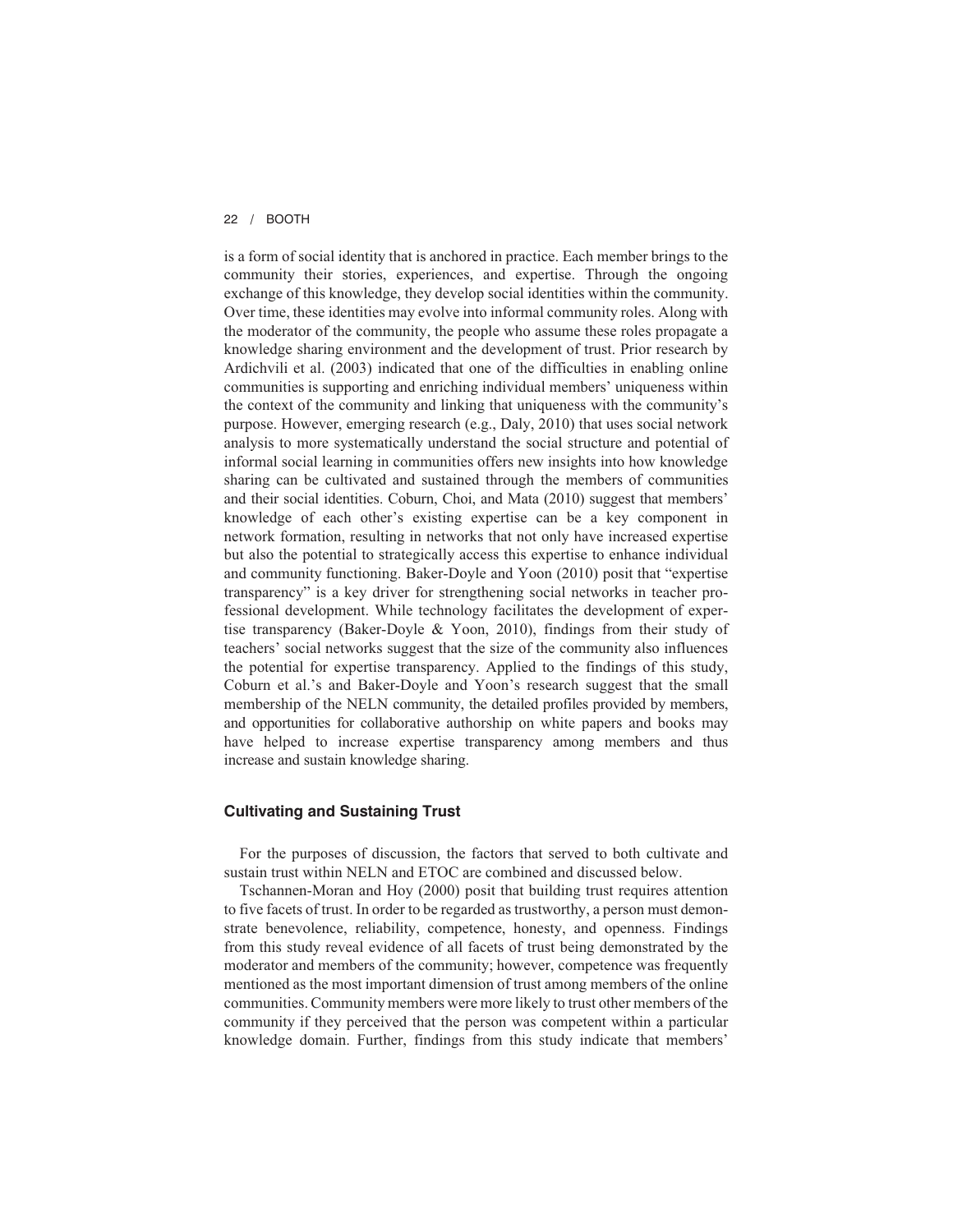trust in the competence of other members and in the credibility of the moderator increased their willingness to engage in knowledge-sharing activities.

Consistent with findings from Hew and Hara's (2007) study of the motivators and barriers of teacher online knowledge sharing, as well as implications from Fang and Chiu's (2010) study of knowledge-sharing continuance intentions in online communities of practice, findings from this study underscore that the moderator plays an important role in cultivating a trusting environment by enforcing trustworthy behavior. This study also builds on prior research by illuminating the role of "sheriff" that community moderators often play. As sheriff of a community, community moderators assume responsibility for enforcing trustworthy behavior. They earn their right to wear a sheriff's badge through their competence, credibility, and reliability.

Moolenaar and Sleegers' (2010) latest research using social network theory to examine social networks, trust, and innovation explicates the relationships between social network characteristics and trust. Their findings suggest that dense networks of teachers engaged in a common exchange of work-related information and discourse contributes to the development of trust. In reflecting on the findings from this study, it is not surprising that trust was particularly salient in the NELN community where teachers had the opportunity to work collaboratively in small groups focused on particular problems of practice. Trust also tended to deepen when members of the ETOC community worked together to host a summer webstitute or engaged collaboratively in thinking about problems of practice raised in book club conversations. Indications from this study that structured interactions around problems of practice provide an important vehicle for knowledge-sharing, lend support to Moolenaar and Sleegers' recommendation that educational practitioners invest time and energy in building strong networks of teachers that focus on work-related discussions. It is through these interactions that teachers have the opportunity to build trust that leads to increased knowledge sharing. Further, these findings affirm results from previous studies of online communities (e.g., Fang & Chiu, 2010; Lin, 2006; Ridings et al., 2002; Usoro et al., 2007) that establish trust and knowledge sharing as mutually reinforcing processes.

### **Implications for Practice**

The cases of this study provide a better understanding of online communities as social learning spaces. While the findings do not result in a recipe for creating and sustaining successful communities that could be implemented in isolation of the myriad of contextual factors from which they arose, they do have implications for practitioners. The following suggestions, based on the prior discussion of salient findings, are offered as points of consideration for practitioners who are creating and/or stewarding online communities of practice.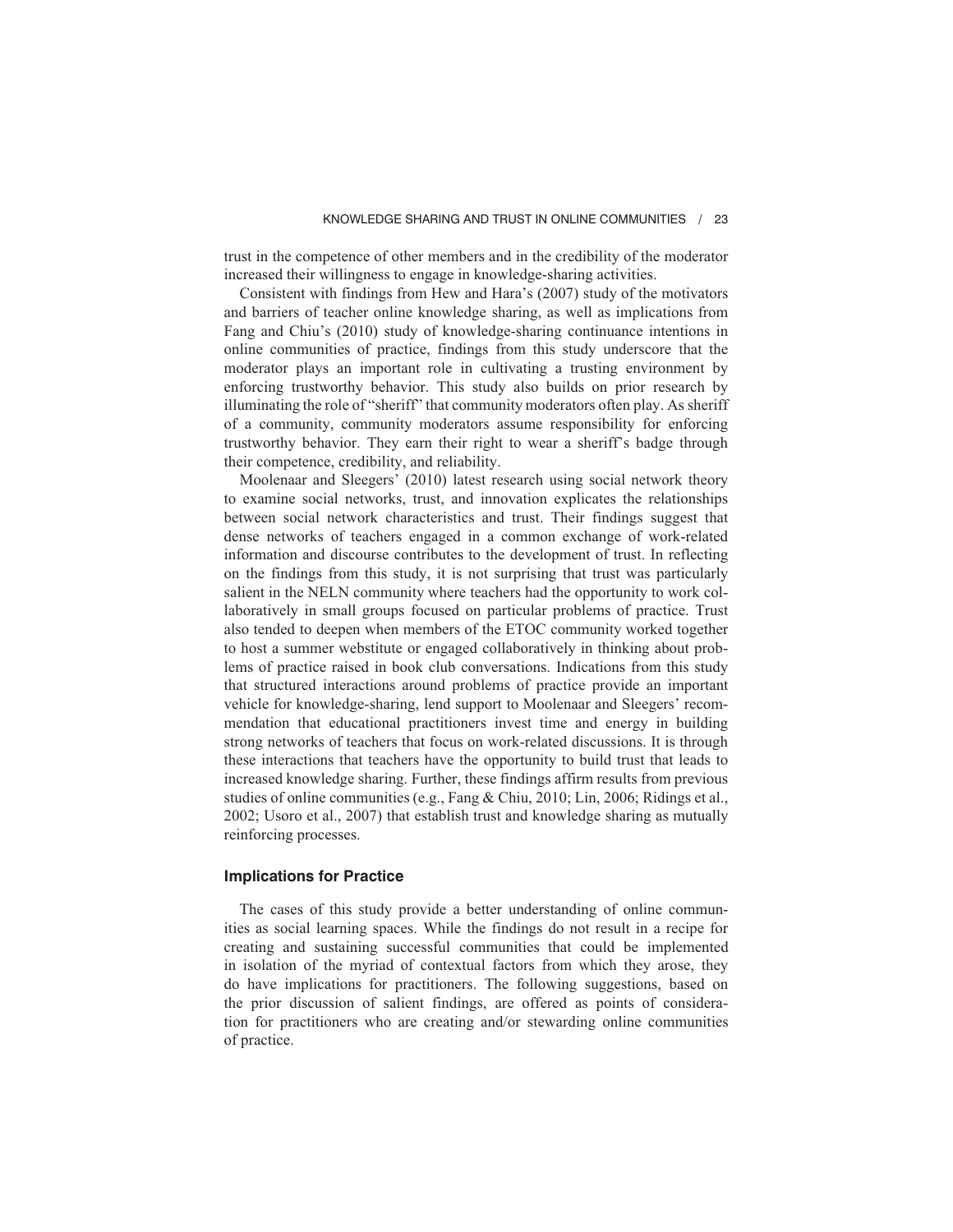## *Cultivating and Sustaining Knowledge Sharing*

This study underscores the importance of leadership in online communities. Without the social artistry and guidance of a single leader or a team of leaders, online communities will unlikely reach their full knowledge sharing potential. In addition to formally recognized moderator roles within the community, the findings of this study also suggest that influential members of the community may play an integral role in the interactions and social learning of a community. Their energy, involvement, and unique contributions can create and sustain a rich environment for knowledge sharing interactions. Supporting the development of informal member roles within the community by increasing expertise transparency may help to increase knowledge sharing and the deepening of trust among members. Patterns in the findings from this study suggest that structured interactions among members can serve to both anchor the vision and collective goals of the community, while simultaneously creating new knowledge frontiers for exploration by members. Based on the major findings of the study related to cultivating and sustaining knowledge sharing, Table 1 delineates specific implications for practice.

## *Cultivating and Sustaining Trust*

Trust is a key facilitating factor for knowledge sharing in online communities. While many of the practices that cultivate and sustain knowledge sharing in online communities reciprocally help to establish and deepen trust among members of a community, there are additional practices that exhibit promise for increasing and sustaining trust. Based on the findings related to trust from this study, implications for practice are offered in Table 2.

## **RECOMMENDATIONS FOR FUTURE RESEARCH**

The potential of structured conversations and/or other structured interactions in online communities revealed through this study suggests possibilities for future research. The findings of this study are consistent with the view that the social interactions and work-related discourse between educators that lie at the heart of successful educational innovation are a valuable resource that has only just begun to be tapped (Moolenaar & Sleegers, 2010). The use of design-based research (DBR) methodology to study the potential of structured conversations in different online community contexts and for different purposes would provide tangible examples of knowledge sharing among educators, better ties between theory and practice, and would acknowledge learning in context (Collins, Joseph, & Bielaczyc, 2006; Dede et al., 2009).

While results of this study shed some light on informal member roles within online communities, additional research is needed to better understand the role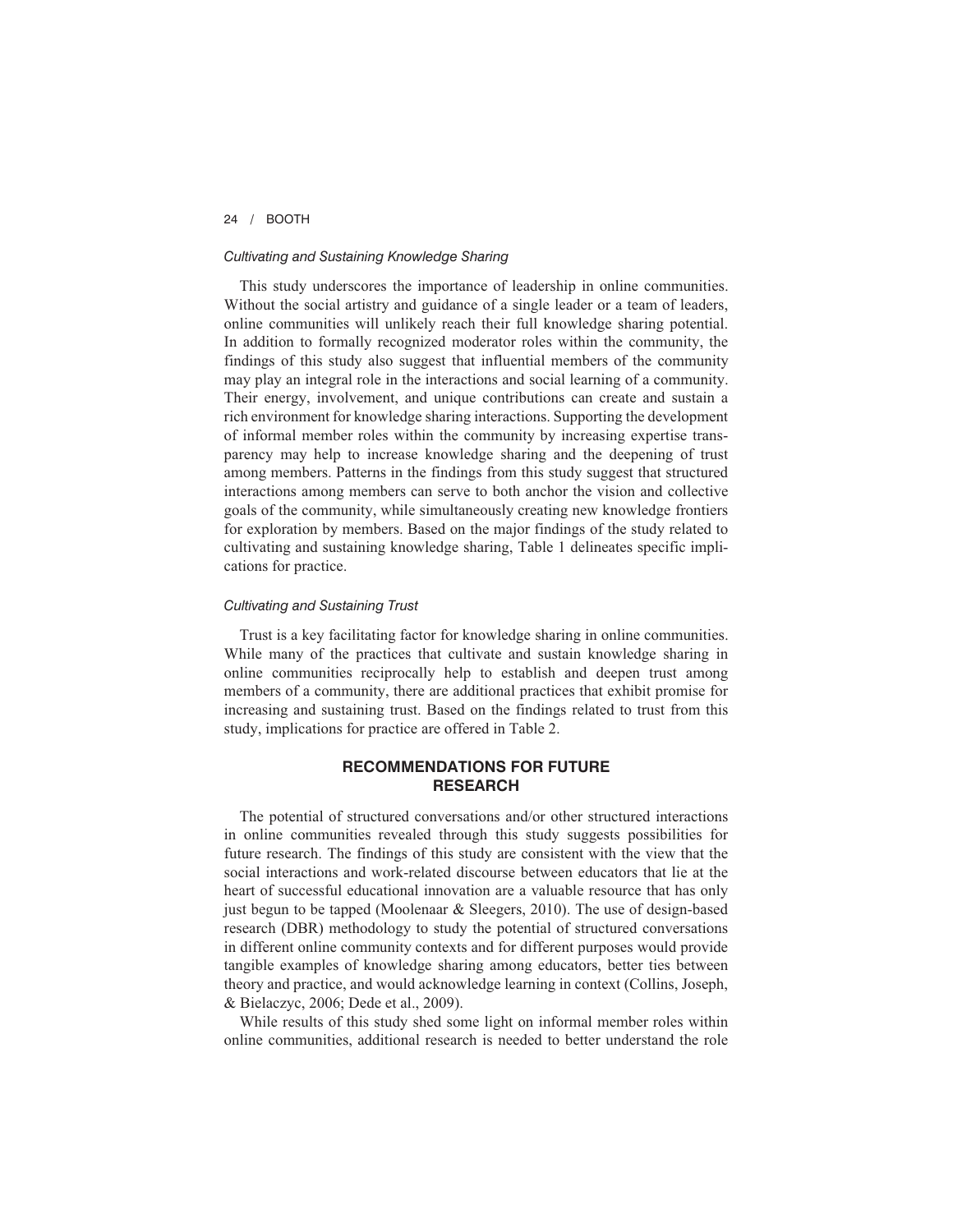| Table 1. Cultivating and Sustaining Knowledge Sharing: |
|--------------------------------------------------------|
| Implications for Practice                              |

| Major findings                                                    | Implications for practice                                                                                                                                                                                                                                                                                                                                                                                                                                                                                                                                                                                                                                                    |
|-------------------------------------------------------------------|------------------------------------------------------------------------------------------------------------------------------------------------------------------------------------------------------------------------------------------------------------------------------------------------------------------------------------------------------------------------------------------------------------------------------------------------------------------------------------------------------------------------------------------------------------------------------------------------------------------------------------------------------------------------------|
| Collective identity,<br>clear purpose,<br>recruitment             | • Determine the target audience for the community; engage<br>in targeted recruitment of members.<br>· Identify the common interests and concerns related to<br>practice that members share.<br>• Determine the purpose of the community as it relates to<br>the common interests and problems of practice that<br>members share.<br>• State the purpose of the online community on the com-<br>munity website.<br>• Frequently reiterate the purpose of the community through<br>ongoing communications such as weekly or monthly<br>newsletters.<br>• Identify avenues for participation, indicating ways in which<br>they directly relate to the purpose of the community. |
| Multiple options<br>and opportunities<br>for knowledge<br>sharing | • Provide a range of opportunities for members to engage<br>in the community. Options should include informal<br>knowledge-sharing opportunities such as online discus-<br>sion forums, as well as more organized opportunities such<br>as webstitutes or other collaborative projects.<br>• Provide members with opportunities to participate in<br>structured conversations that center on hot topics, are<br>limited in duration, and result in tangible resources, links,<br>documents, or the like.<br>• To increase the impact of members' experiences in the<br>community, directly link knowledge-sharing opportunities<br>to problems of practice.                  |
| Leadership<br>and effective<br>moderation                         | • Select a well-connected community leader who has com-<br>petence and credibility within the field.<br>• Select a community leader who is attuned to key issues,<br>passions, and concerns of the group.<br>• Select a community leader with excellent online com-<br>munication skills and experience moderating online<br>communities.<br>• Recognize the time commitment needed to lead the<br>community; allow and compensate for that time<br>accordingly.                                                                                                                                                                                                             |
| Member roles                                                      | • Acknowledge and support informal member roles that<br>emerge.<br>• Increase expertise transparency through detailed user<br>profiles to facilitate development of unique member<br>identities.<br>• Provide opportunities for collaboration in which members<br>are invited to share their specific expertise.                                                                                                                                                                                                                                                                                                                                                             |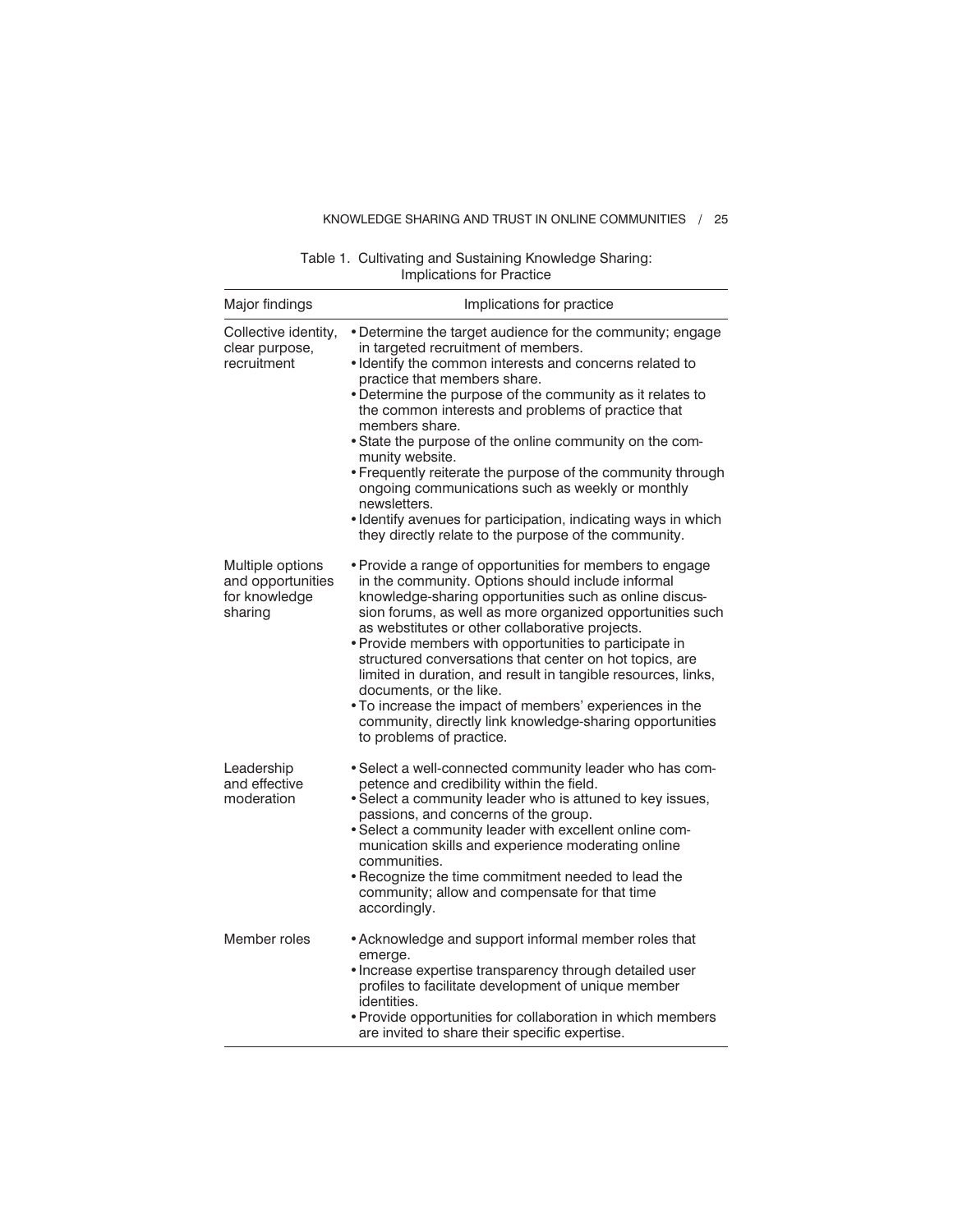| $14000 - 1$ cannot all $19000$ can be containing theory.<br>Implications for Practice |                                                                                                                                    |  |
|---------------------------------------------------------------------------------------|------------------------------------------------------------------------------------------------------------------------------------|--|
| Major findings                                                                        | Implications for practice                                                                                                          |  |
| Guidelines for<br>participation                                                       | • Establish guidelines for participation in the community<br>upfront and post these guidelines on the community<br>website.        |  |
| Trustworthy<br>behavior                                                               | • Enforce trustworthy behavior.<br>• Call on core members of the community to model desired<br>community behavior and interaction. |  |
| Competence<br>and credibility<br>of members                                           | • Provide mechanisms and opportunities for members to<br>share their expertise and experiences.                                    |  |

Table 2. Cultivating and Sustaining Trust:

of *influential* members in cultivating and sustaining knowledge sharing and trust. Use of Social Network Analysis (SNA) as a methodological tool may be helpful in analyzing the interactions and connections of influential members. Recent research by Baker-Doyle and Yoon (2010, 2011) used SNA to examine the ways in which informal teacher networks maximized teachers' access to resources, information, and support for effective teaching. They suggest that SNA may help to reveal the distribution of content knowledge in a network of teachers and enable researchers to better understand how to foster and sustain knowledge sharing. Future research should identify influential members in online communities and use SNA to better understand how they function within the context of a particular community and perhaps across communities.

Online learning communities have great potential to provide a form of ongoing professional development and support for teachers. Situated in the context of teachers' everyday work, they facilitate informal knowledge sharing, the transfer of expertise and experiences, and the exchange of ideas in ways that contribute to teachers' continual professional learning. They enable teachers to gain equitable access to human and information resources that may not be available locally and that can reduce feelings of disconnectedness or isolation. In addition to enabling members to share existing knowledge, online communities provide an environment for new knowledge creation. As our world becomes increasingly digital and connected, it is essential that we find ways of leveraging the power of social networks to support, encourage, and sustain professional learning. This study contributes to our base of knowledge for understanding successful online communities by identifying specific practices that cultivate and sustain knowledge sharing and trust in online communities.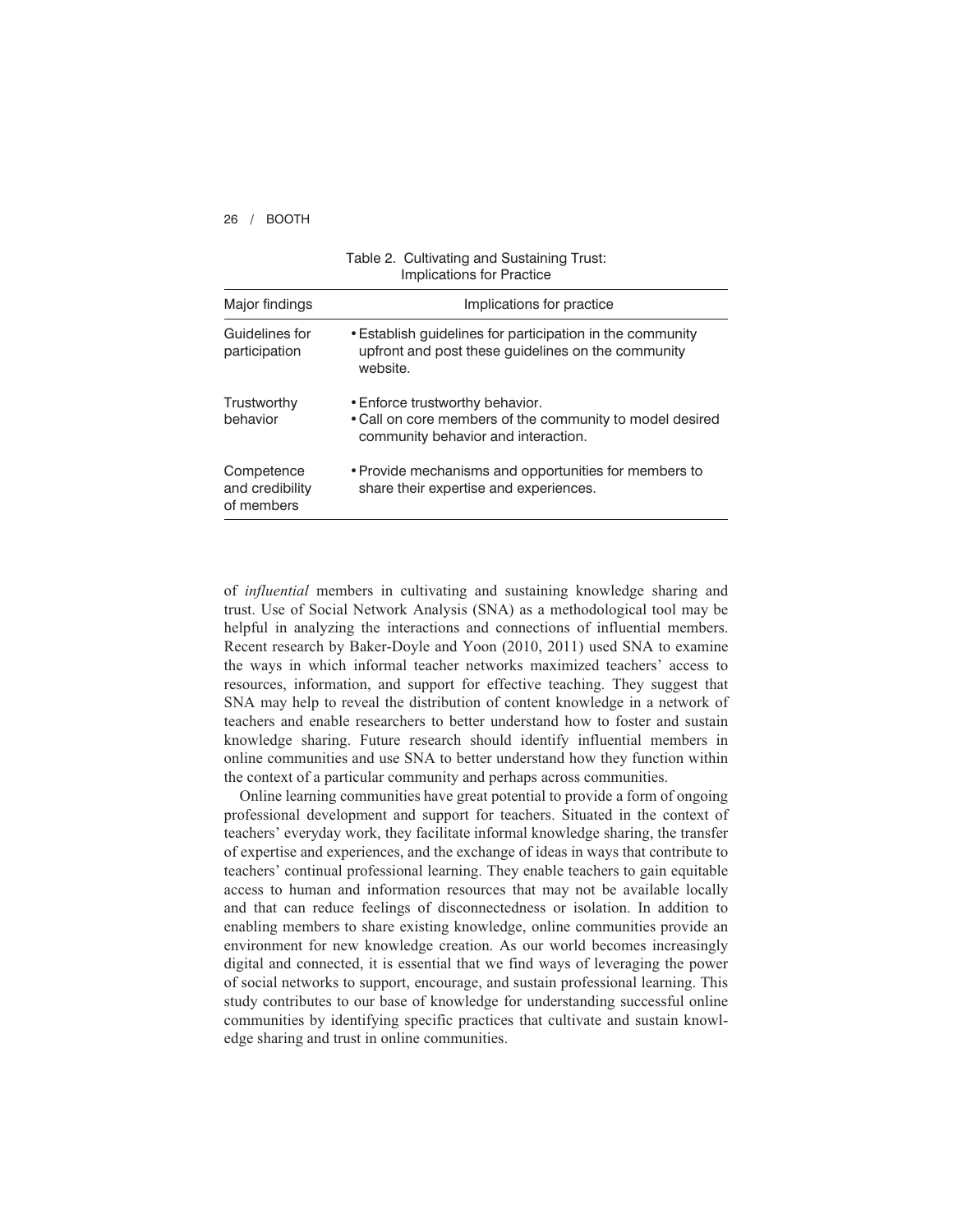## **REFERENCES**

- Ardichvili, A. (2008). Learning and knowledge sharing in online communities of practice: Motivators, barriers, and enablers. *Advances in Developing Human Resources, 10*(4), 541-554. doi: 10.1177/1523422308319536
- Ardichvili, A., Page, V., & Wentling, T. (2003). Motivation and barriers to participation in online knowledge-sharing communities of practice. *Journal of Knowledge Management, 7*(1), 64-77. doi: 10.1108/13673270310463626
- Babinski, L. M., Jones, B. D., & DeWert, M. H. (2001). The roles of facilitators and peers in an online support community for first-year teachers. *Journal of Educational & Psychological Consultation, 12*(2), 151-169. doi: 10.1207/S15327 68XJEPC1202\_05
- Baker-Doyle, K., & Yoon, S. A. (2010). Making expertise transparent: Using technology to strengthen social networks in teacher professional development. In A. J. Daly (Ed.), *Social network theory and educational change* (pp. 115-126). Cambridge, MA: Harvard University Press.
- Baker-Doyle, K. J., & Yoon, S. A. (2011). In search of practitioner-based social capital: A social network analysis tool for understanding and facilitating teacher collaboration in a US-based STEM professional development program. *Professional Development in Education, 37*(1), 75-93. doi: 10.1080/19415257. 2010.494450
- Barab, S. A., Kling, R., & Gray, J. H. (2004). Introduction: Designing for online communities in the service of learning. In S. A. Barab, R. Kling, & J. H. Gray (Eds.), *Designing for online communities in the service of learning* (pp. 3-15). New York: Cambridge University Press.
- Barab, S. A., MaKinster, J. G., & Scheckler, R. (2003). Designing system dualities: Characterizing a web-supported professional development community. *Information Society, 19*(3), 237-256. doi: 10.1080/01972240309466
- Bishop, J. (2007). Increasing participation in online communities: A framework for human–computer interaction. *Computers in Human Behavior, 23*(4), 1881-1893. doi: 10.1016/j.chb.2005.11.004
- Booth, S. E. (2011). *Cultivating knowledge sharing and trust in online communities for educators: A multiple case study.* Unpublished dissertation North Carolina State University, Raleigh, NC.
- Borko, H., Whitcomb, J., & Liston, D. (2009). Wicked problems and other thoughts on issues of technology and teacher learning. *Journal of Teacher Education, 60*(1), 3-7. doi: 10.1177/0022487108328488
- Bourhis, A., & Dubé, L. (2010). "Structuring spontaneity": Investigating the impact of management practices on the success of virtual communities of practice. *Journal of Information Science, 36*(2), 175-193. doi: 10.1177/0165551509357861
- Bourhis, A., Dubé, L., & Jacob, R. (2005). The success of online communities of practice: The leadership factor. *The Electronic Journal of Knowledge Management, 3*(1), 23-34.
- Bryk, A., & Schneider, B. (1996). *Social trust: A moral resource for school improvement.* Chicago: University of Chicago, Center for School Improvement.
- Bryk, A., & Schneider, B. (2002). *Trust in schools: A core resource for improvement*. New York: Russell Sage Foundation.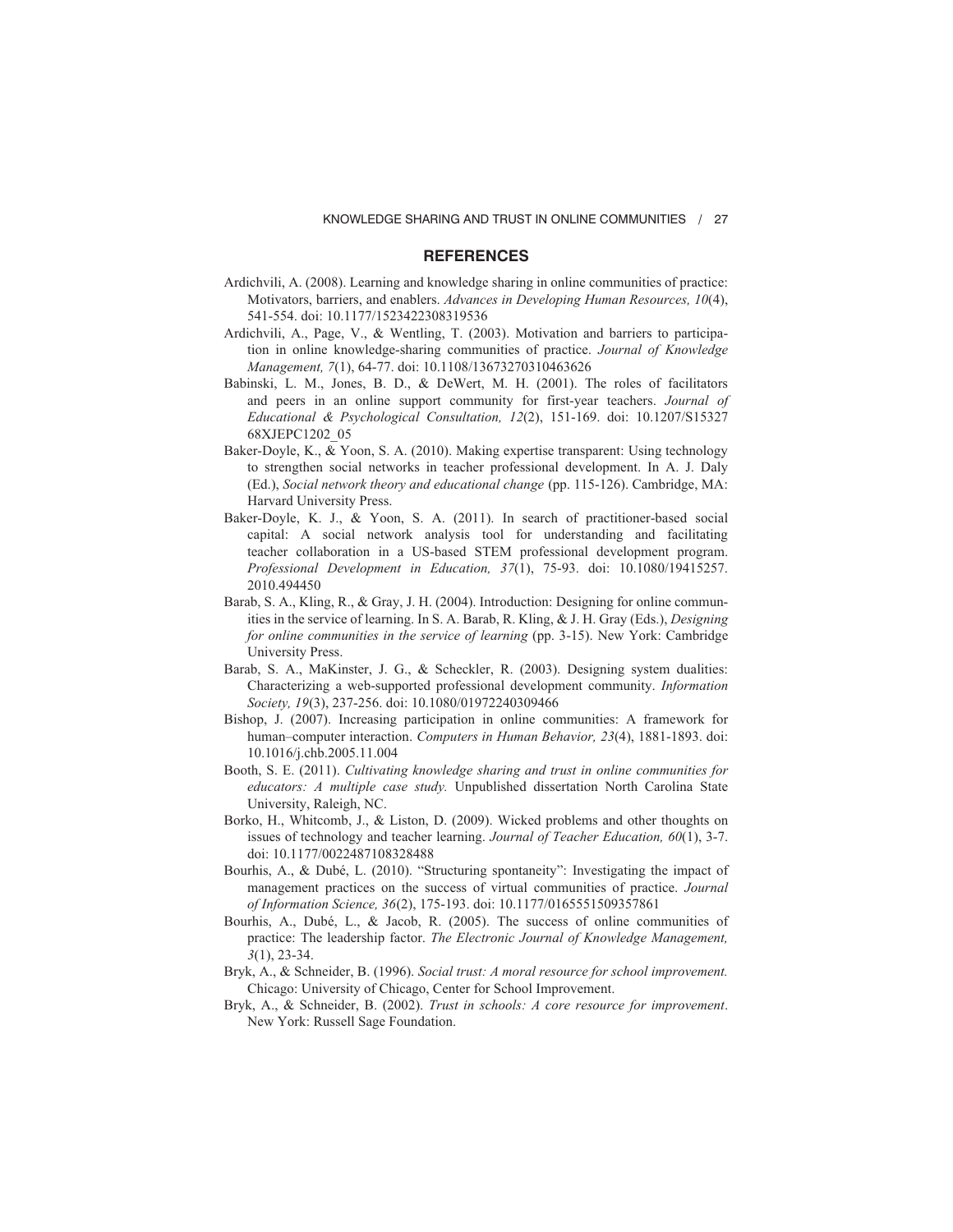- Carr, N., & Chambers, D. P. (2006). Teacher professional learning in an online community: The experiences of the national quality schooling framework pilot project. *Technology, Pedagogy and Education, 15*(2), 143-157. doi: 10.1080/14759390600 769094
- Chen, Y., Chen, N.-S., & Tsai, C.-C. (2009). The use of online synchronous discussion for web-based professional development for teachers. *Computers & Education, 53*(4), 1155-1166. doi: 10.1016/j.compedu.2009.05.026
- Chiu, C.-M., Hsu, M.-H., & Wang, E. T. G. (2006). Understanding knowledge sharing in online communities: An integration of social capital and social cognitive theories. *Decision Support Systems, 42*(3), 1872-1888.
- Coburn, C. E., Choi, L., & Mata, W. (2010). "I would go to her because her mind is math": Network formation in the context of a district-based mathematics reform. In A. J. Daly (Ed.), *Social network theory and educational change* (pp. 33-50). Cambridge, MA: Harvard University Press
- Collins, A., Joseph, D., & Bielaczyc, K. (2006). Design research: Theoretical and methodological issues. *The Journal of the Learning Sciences, 13*(1), 15-42. doi: 10.1207/ sl5327809jls301\_2
- Creswell, J., & Miller, D. L. (2000). Determining validity in qualitative inquiry. *Theory into Practice, 37*(3), 124-130. doi: 10.1207/sl543042tip3903\_2
- Daly, A. J. (Ed.). (2010). *Social network theory and educational change*. Cambridge, MA: Harvard Education Press.
- Dede, C., Ketelhut, J., Whitehouse, P., Breit, L., & McCloskey, E. M. (2009). A research agenda for online teacher professional development. *Journal of Teacher Education, 60*(1), 8-19. doi: 10.1177/0022487108327554
- Dubé, L., Bourhis, A., & Jacob, R. (2006). Towards a typology of online communities of practice. *Interdisciplinary Journal of Information, Knowledge, and Management, 1*(2), 145-166.
- Duncan-Howell, J. (2010). Teachers making connections: Online communities as a source of professional learning. *British Journal of Educational Technology, 41*(2), 324-340. doi: 10.1111/j.1467-8535.2009.00953.x
- Fang, Y. H., & Chiu, C. M. (2010). In justice we trust: Exploring knowledge-sharing continuance intentions in online communities of practice. *Computers in Human Behavior, 26,* 235-246. doi: 10.1016/j.chb.2009.09.005
- Farooq, U., Schank, P., Harris, A., Fusco, J., & Schlager, M. (2007). Sustaining a community computing infrastructure for online teacher professional development: A case study of designing Tapped In. *Computer Supported Cooperative Work (CSCW), 16*(4), 397-429. doi: 10.1007/sl0606-007-9049-0
- Feng, J., Lazar, J., & Preece, J. (2004). Empathy and online interpersonal trust: A fragile relationship. *Behaviour & Information Technology, 23*(2), 97-106. doi: 10.1080/ 01449290310001659240
- Gairín-Sallán, J., Rodríguez-Gómez, D., & Armengol-Asparó, C. (2010). Who exactly is the moderator? A consideration of online knowledge management network moderation in educational organisations. *Computers & Education, 55*(1), 304-312. doi: 1016/ j.compedu.2010.01.016
- Gray, B. (2004). Informal learning in an online community of practice. *Journal of Distance Education, 19*(1), 20-35.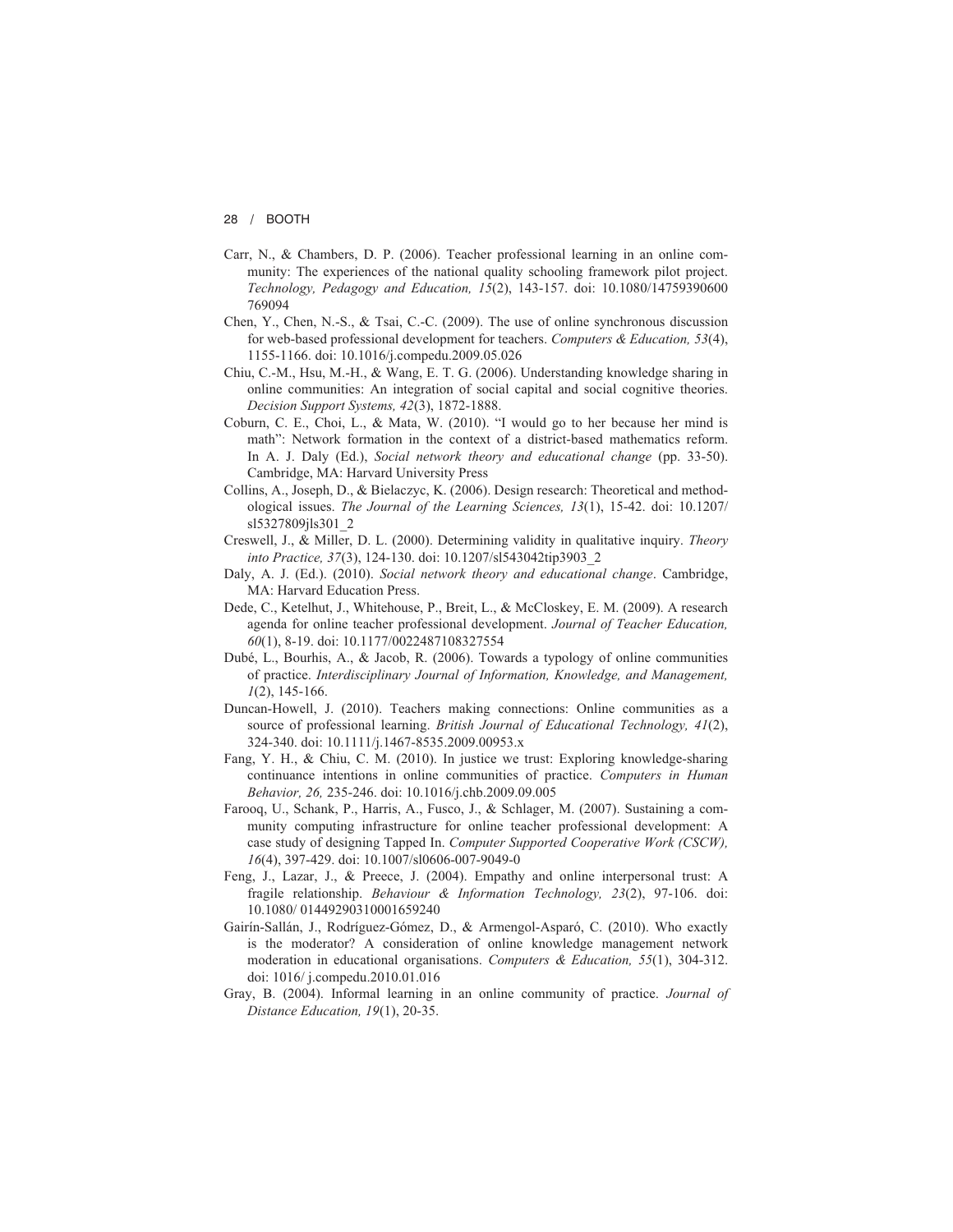- Hew, K., & Hara, N. (2007). Empirical study of motivators and barriers of teacher online knowledge sharing. *Educational Technology Research & Development, 55*(6), 573-595. doi: 10.1007/sl1423-007-9049-2
- Hipp, K., Huffman, J., Pankake, A., & Olivier, D. (2008). Sustaining professional learning communities: Case studies. *Journal of Educational Change, 9*(2), 173-195. doi: 10.1007/ sl0833-007-9060-8
- Hoy, W. K., & Tschannen-Moran, M. (1999). Five faces of trust: An empirical confirmation in urban elementary schools. *Journal of School Leadership, 9*(3), 184-208.
- Hsu, M.-H., Ju, T. L., Yen, C.-H., & Chang, C.-M. (2007). Knowledge sharing behavior in online communities: The relationship between trust, self-efficacy, and outcome expectations. *International Journal of Human-Computer Studies, 65*(2), 153-169. doi: 10.1016/j.ijhcs.2006.09.003
- Hur, J. W., & Brush, T. A. (2009). Teacher participation in online communities: Why do teachers want to participate in self-generated online communities of K-12 teachers? *Journal of Research on Technology in Education, 41*(3), 279-303.
- Jones, A., & Preece, J. (2006). Online communities for teachers and lifelong learners: A framework for comparing similarities and identifying differences in communities of practice and communities of interest. *International Journal of Learning Technology, 2*(2), 112-137. doi: 10.1504/IJLT.2006.010615
- Ke, F., & Hoadley, C. (2009). Evaluating online learning communities. *Educational Technology Research and Development, 57*(4), 487-510. doi: 10.1007/sl1423-009- 9120-2
- Lave, J., & Wenger, E. (1991). *Situated learning: Legitimate peripheral participation*. Cambridge: Cambridge University Press.
- Levin, D. Z., & Cross, R. (2004). The strength of weak ties you can trust: The mediating role of trust in effective knowledge transfer. *Management Science, 50*(11), 1477-1490. doi: 10.1287/mnsc.1030.0136
- Lin, F. R., Lin, S. C., & Huang, T. P. (2008). Knowledge sharing and creation in a teachers' professional online community. *Computers & Education, 50*(3), 742-756. doi: 10.1016/j.compedu.2006.07.009
- Lin, H.-F. (2006). Understanding behavioral intention to participate in online communities. *Cyber Psychology & Behavior, 9*(5), 540-547. doi: 10.1089/cpb.2006.9.540
- Lin, M. J., Hung, S. W., & Chen, C. J. (2009). Fostering the determinants of knowledge sharing in professional online communities. *Computers in Human Behavior, 25*(4), 929-939. doi: 10.1016/j.chb.2009.03.008
- Loucks-Horsley, S., Stiles, K. E., Mundry, S., Love, N., & Hewson, P. W. (2010). *Designing professional development for teachers of science and mathematics*(3rd ed.). Thousand Oaks, CA: Corwin Press.
- Louis, K. S., & Marks, H. M. (1998). Does professional community affect the classroom? Teachers' work and student experiences in restructuring schools. *American Journal of Education, 106*(4), 532-575. doi: 10.1086/444197
- Moolenaar, N. M., & Sleegers, P. J. (2010). Social networks, trust, and innovation. In A. J. Daly (Ed.), *Social network theory and educational change* (pp. 97-114). Cambridge, MA: Harvard University Press.
- Patton, M. Q. (2002). *Qualitative research and evaluation methods* (3rd ed.). Thousand Oaks, CA: Corwin Press.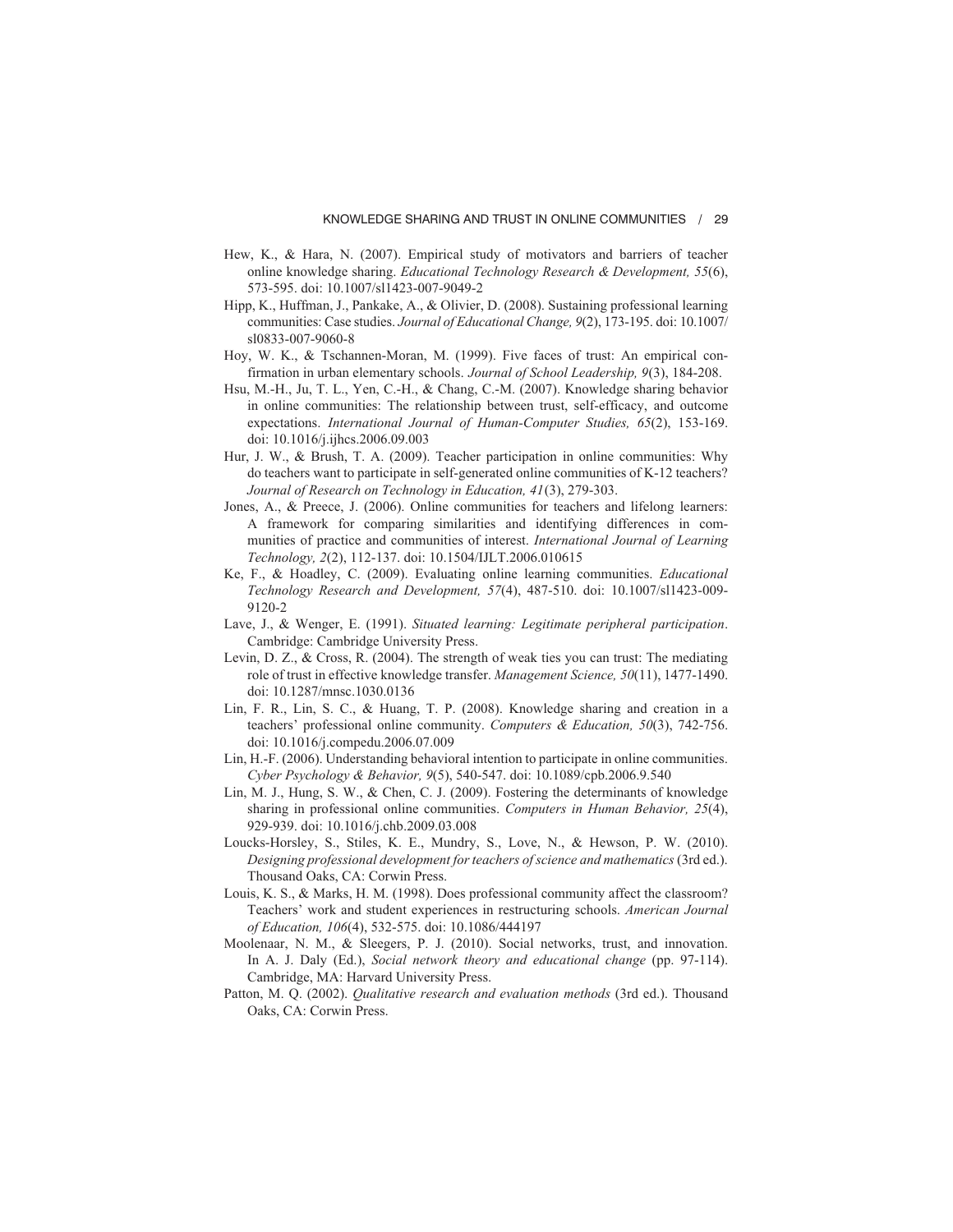- Preece, J., Nonnecke, B., & Andrews, D. (2004). The top five reasons for lurking: Improving community experiences for everyone. *Computers in Human Behavior, 20*(2), 201-223. doi: 10.1016/j.chb.2003.10.015
- Prestridge, S. (2010). ICT professional development for teachers in online forums: Analyzing the role of discussion. *Teaching and Teacher Education, 26*(2), 252-258. doi: 10.1016/j.tate.2009.04.004
- Ridings, C. M., Gefen, D., & Arinze, B. (2002). Some antecedents and effects of trust in online communities. *Journal of Strategic Information Systems, 11*(3-4), 271-295. doi: 10.1016/S0963-8687(02)00021-5
- Schlager, M. S., Farooq, U., Fusco, J., Schank, P., & Dwyer, N. (2009). Analyzing online teacher networks: Cyber networks require cyber research tools. *Journal of Teacher Education, 60*(1), 86-100. doi: 10.1177/0022487108328487
- Schlager, M. S., Fusco, J., & Schank, P. (2002). Evolution of an on-line education community of practice. In K. A. R. a. W. Shumar (Ed.), *Building virtual communities: Learning and change in cyberspace*. New York: Cambridge University Press.
- Sharratt, M., & Usoro, A. (2003). Understanding knowledge-sharing in online communities of practice. *Electronic Journal of Knowledge Management, 1*(2), 187-196.
- Tillema, H., & Van der Westhuizen, G. (2006). Knowledge construction in collaborative enquiry among teachers. *Teachers and Teaching: Theory and Practice, 12*(1), 51-67.
- Tschannen-Moran, M., & Hoy, W. K. (2000). A multidisciplinary analysis of the nature, meaning, and measurement of trust. *Review of Educational Research, 70*(4), 547-593. doi: 10.3102/00346543070004547
- U.S. Department of Education. (2010). *Transforming American education: Learning powered by Technology*. Alexandria, VA: ED Pubs.
- Usoro, A., Sharratt, M. W., Tsui, E., & Shekhar, S. (2007). Trust as an antecedent to knowledge sharing in virtual communities of practice. *Knowledge Management Research & Practice, 5*(3), 199-212.
- Vavasseur, C., & MacGregor, S. (2008). Extending content-focused professional development through online communities of practice. *Journal of Research on Technology in Education, 40*(4), 517-536.
- Vescio, V., Ross, D., & Adams, A. (2008). A review of research on the impact of professional learning communities on teaching practice and student learning. *Teaching and Teacher Education: An International Journal of Research and Studies, 24*(1), 80-91. doi: 10.1016/j.tate.2007.01.004
- Vygotsky, L. (1978). *Mind in society*. Cambridge, MA: Harvard University Press.
- Wang, C.-Y., Yang, H.-Y., & Chou, S.-c. T. (2008). Using peer-to-peer technology for knowledge sharing in communities of practices. *Decision Support Systems, 45*(3), 528-540. doi: 10.1016/j.dss.2007.06.012
- Wenger, E. (1998). *Communities of practice: Learning, meaning and identity*. New York: Cambridge University Press.
- Wenger, E. (2009). *Social learning capability: Four essays on innovation and learning in social systems.* Unpublished manuscript.
- Wenger, E., McDermott, R., & Snyder, W. (2002). *Cultivating communities of practice: A guide to managing knowledge*. Boston: Harvard Business School Press.
- Wenger, E., Tayner, B., & de Laat, M. (2011). *Promoting and assessing value creation in communities and networks: A conceptual framework*. Amsterdam: Ruud de Moor Centrum.